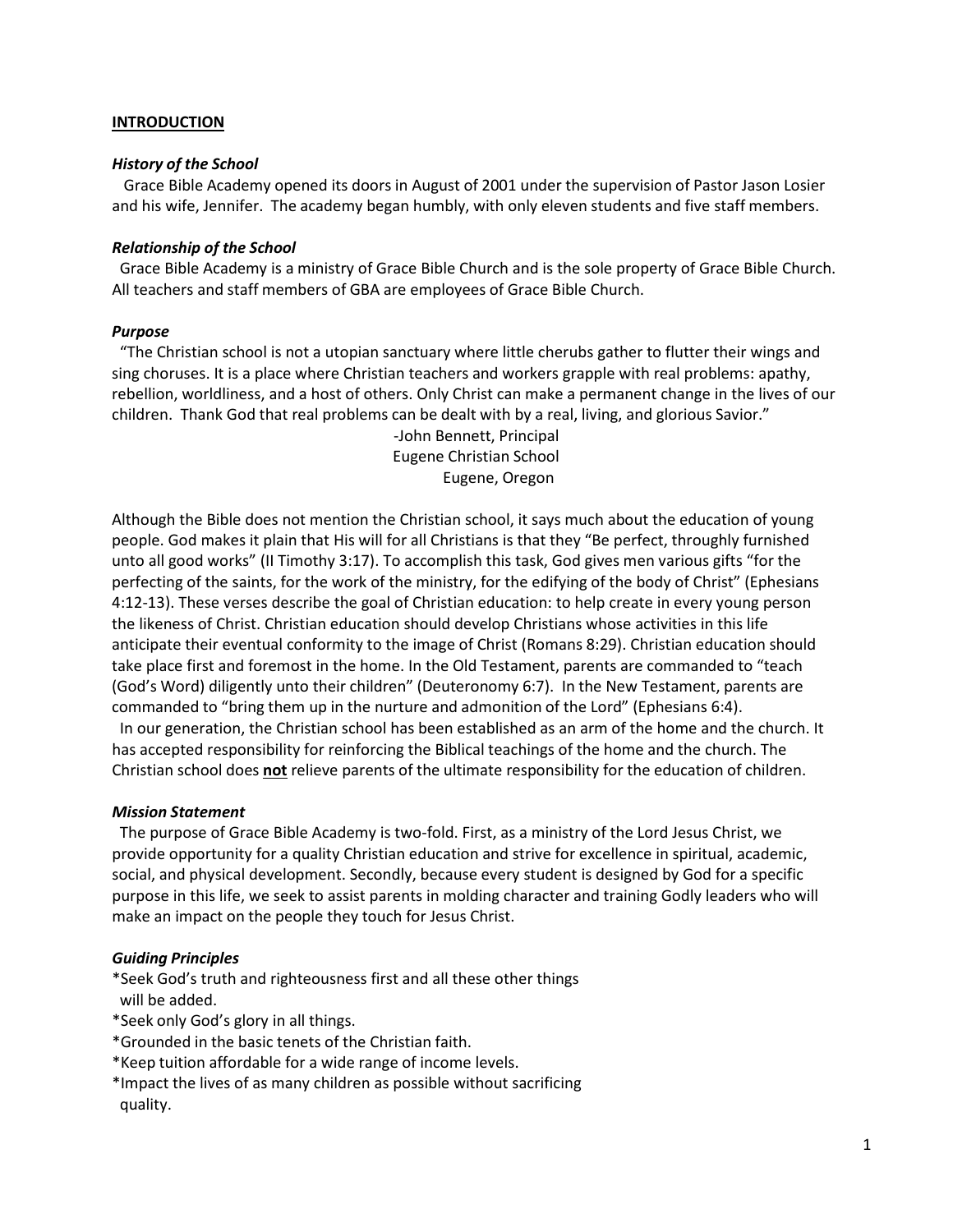\*Maintain strong financial health.

### *Measurements of Success*

- **\*Graduates have profoundly Christian worldview**  All students will be taught Old and New Testament doctrine; and a practical everyday application of scripture.
- **\*Graduates openly share their faith and impact others for Jesus Christ.** – Plan opportunities for students to give their testimony. This would be accomplished in school with younger students, and with their own peers. Also, to plan opportunities for students to hand out tracts at school functions and/or other areas of our community that would be appropriate.
- **\*Graduates excel in academics** Assess how graduates performed on national college entrance exams compared to other graduating seniors. Provide a strenuous and challenging curriculum that will produce a well-rounded and educated student.
- **\*Graduates have strong biblical knowledge and can defendand explain their faith in a hostile culture**- Strong biblical and thorough instructions to help students understand the importance of the Word of God in their lives.
- **\*Graduates go on to attend institutions of higher learning** Chart graduates' applications to all colleges. Through the direction of git acounselor, give students the best available data to colleges that best fit their needs.

# *Educational Philosophy*

- 1. All humans, including children, are created in the image of God and have unbounded potential to mirror the character of Jesus Christ. Further, man is born with a sin nature that has marred, but not ruined God's image in man. Finally, we believe that man's greatest need is redemption in Jesus Christ and not education. (Genesis 1:27; Psalm 8:3-6; Romans 3:23; Jeremiah 17:9)
- 2. Jesus Christ reflects truth: truth about the nature of God, truth of man's needs to be rightly related to God, and truth about the world He created. (John 14:6; John 17:7; Matthew 7:24-27; Psalm 19:1; I Corinthians 2:15; John 8:26; II Timothy 3:16)
- 3. The Bible is inerrant and authoritative. Because God both created the universe and appointed the writing of Scripture, no academic truth (man discovered truth) can rightly conflict with God's Word.
- 4. Although man may not perceive truth, in particular circumstances, truth is unchangeable and not relativistic.
- 5. Biblical education focuses on what a person becomes rather than on what he knows. Therefore, knowledge ought to be primarily pursued as the basis for the development of wisdom and character. Further, the end of education is not the acquisition of status, but to glorify God and fulfill His mandate to subdue and have dominion over God's creation.
- 6. Education is the prerogative and responsibility of parents. The Christian school is in partnership with the home to provide support and assistance in shaping a Christ-like view of truth and reality.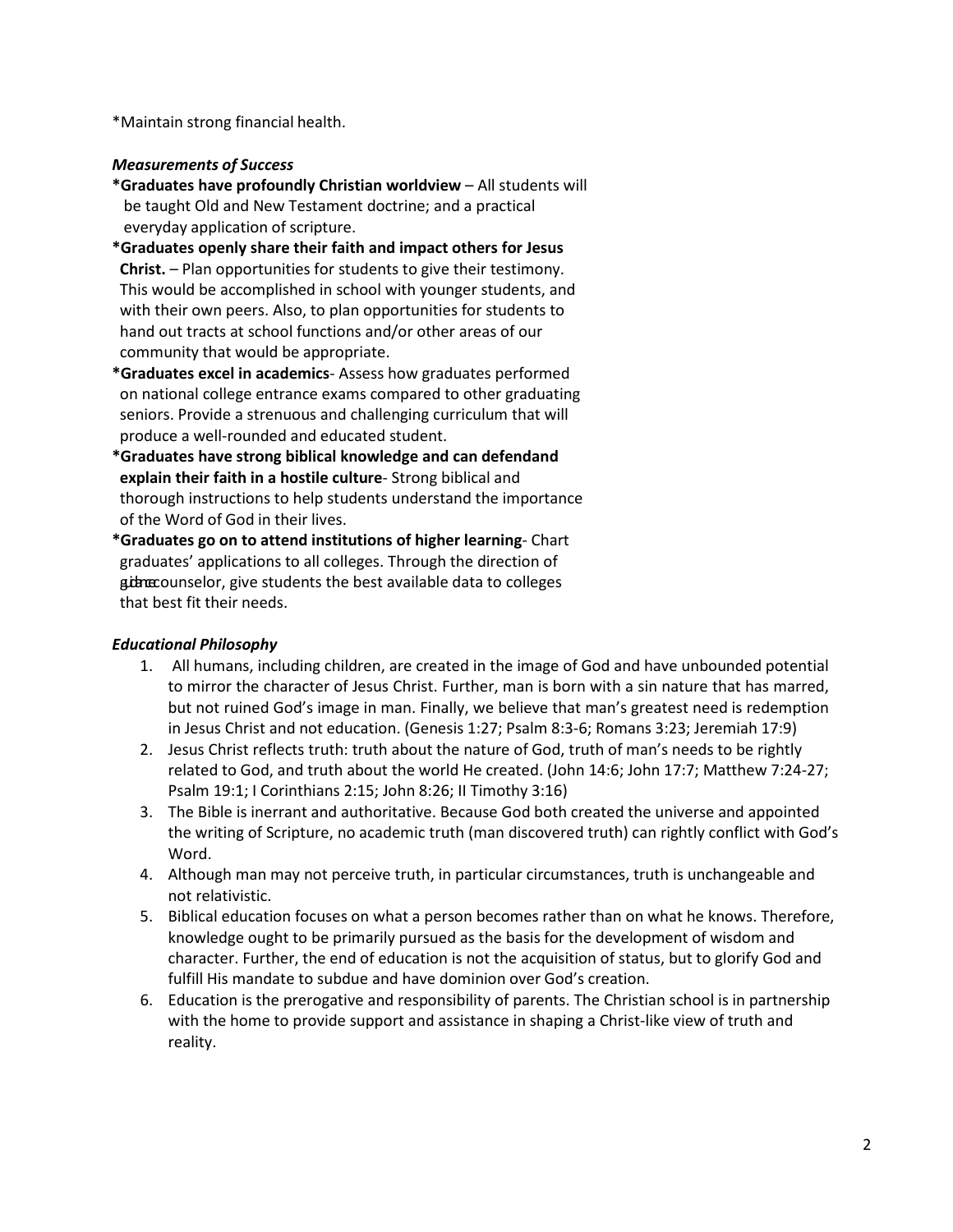# *Statement of Faith*

- All Scripture is verbally inspired as originally written and therefore infallible and inerrant. We use the King James Version in all of Grace Bible Ministries. (II Timothy 3:16-17; II Peter 1:21; Matthew 5:18; I Corinthians 2:13) Special **Note**: The Bible is the Word of God. We cannot accept the misleading statement: "The Bible contains the Word of God."
- There is one living and true God who exists in three Persons- Father, Son, and Holy Spirit. (Matthew 28:19; II Corinthians 13:14)
- The Lord Jesus Christ was born of a virgin. (Isaiah 7:14; Matthew 1:18-25; Luke 1:26-38).
- Christ rose bodily from the dead and ascended unto God the Father. (Matthew 28; Mark 16; I Corinthians 15; Romans 1:4)
- Christ will return.
	- $\circ$  First, for the "dead in Christ who will be resurrected bodily; and for those who are alive at His coming". This resurrection not only precedes His return to earth to reign 1,000 years, but also precedes the Tribulation. (I Thessalonians 4:13-18; 5:9)
	- $\circ$  Then to reign 1,000 years on the earth. (Revelation 20:1-6; II Timothy 2:12)
- All men inherit a depraved nature and are lost sinners in need of salvation. (Romans 3:9-19; Ephesians 2:1-3)
- God has provided salvation through offering His Son on the cross of Calvary and allowing His blood to be shed to atone for our sins. (Romans 3:25; Hebrews 9:22)
- We are saved and justified when we recognize ourselves as sinners, and we put our trust in Christ as the Son of God and His finished work on the cross of Calvary. Salvation is by grace through faith plus nothing! (Romans 3:24, 4:5; Ephesians 2:8-9)
- Once saved we cannot be lost; we are eternally secure in Christ. (John 3:16; Philippians 1:6; John 10:27-29; Romans 8:38-39)
- We believe that the baptism of the Holy Spirit takes place at the time of conversion and is the act of placing the believer in the body of Christ. The baptism of the Holy Spirit is not a second work of grace, nor is it necessarily manifested by unusual signs such as speaking in tongues. (I Corinthians 11:23-32)
- All believers should be baptized by immersion as an act of obedience, but not for securing their salvation. (Acts 2:41; 19:4-5; Matthew 28:9-20)
- The Bible teaches the eternal punishment of the lost. (John 5:28-29; Revelation 20:10, 15; Matthew 25:46)
- The grace of God teaches us "to live soberly, righteously, and godly." (Titus 2:11-13)
- We believe in separation "unto God." (Romans 1:1; II Corinthians 6:17-18)

# *PLEDGES*

### *Pledge to the Bible*

I pledge allegiance to the Bible, God's Holy Word. I will make it a lamp unto my feet and a light unto my path. I will hide its words in my heart that I might not sin against God.

### *Pledge to the Christian Flag*

I pledge allegiance to the Christian flag, and to the Savior for Whose Kingdom it stands; One Savior, crucified, risen and coming again, with life and liberty for all who believe.

### *Pledge to the American Flag*

I pledge allegiance to the flag of the United States of America, and to the Republic for which it stands, one nation, under God, indivisible, with liberty and justice for all.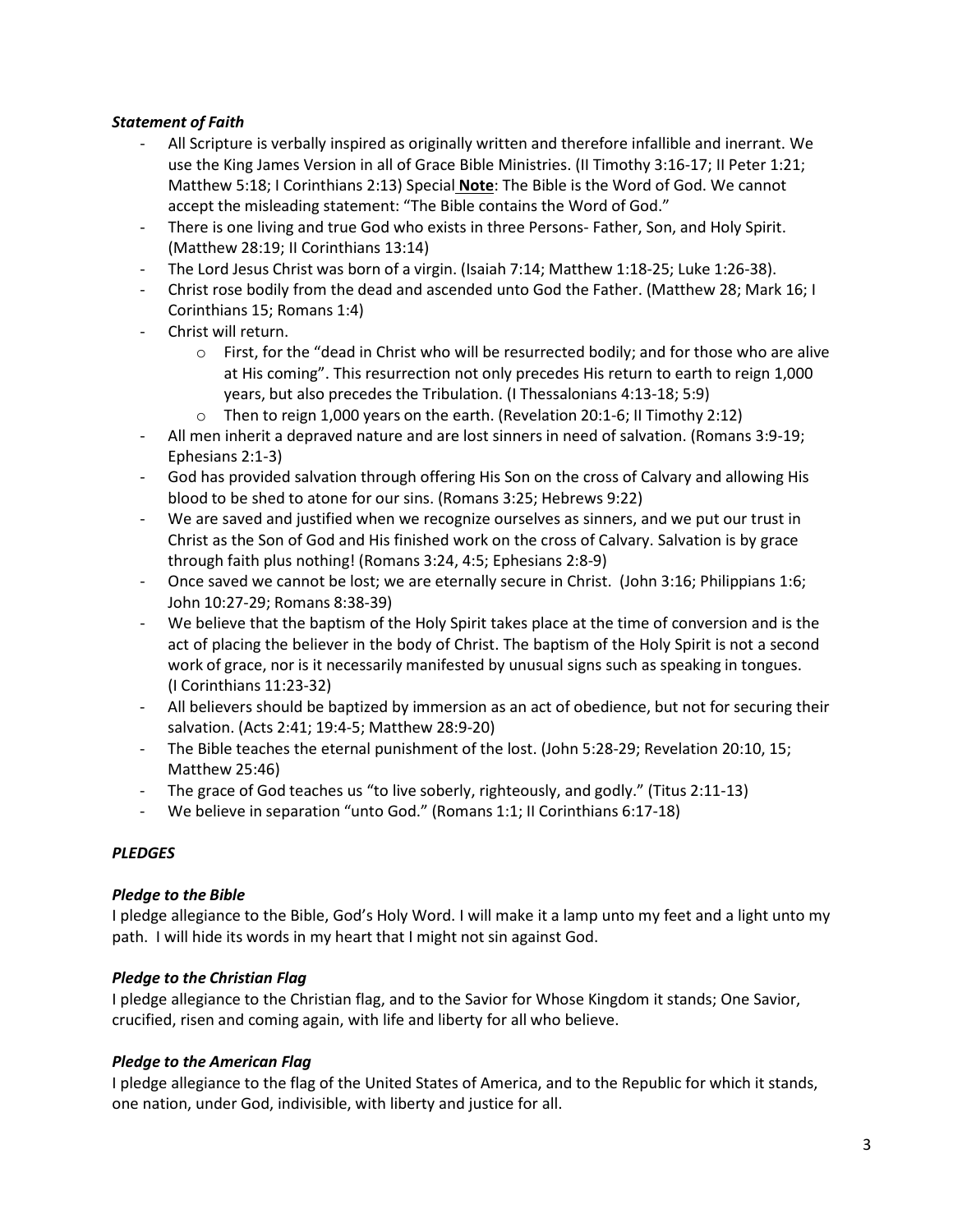#### *School Verse*

But sanctify the Lord God in your hearts: and be ready always to give an answer to every man that asketh you a reason of the hope that is in you, with meekness and fear. –I Peter 3:15

*School Colors* Pool Blue and Black

*School Mascot* Saints

#### *Non-Discrimination Policy*

Grace Bible Academy admits students of any race, color, gender, national or ethnic origin to all the rights, privileges, programs, and activities generally accorded or made available to students at the school. The organization does not discriminate on the basis of race color, gender, national or ethnic origin in the administration of its education policies, admission policies, athletic or other school administered programs. Some policies may vary for male and female students for safety and personal security reasons. The school **does** reserve the right to enroll and maintain enrollment of students **selectively** to ensure that the students can profit for our program using a Bible-based curriculum.

#### **GOVERNANCE OF GBA**

#### *Pastor (Administrator)*

Grace Bible Academy is administrated by the pastor who is the chief executive officer. The faculty and staff work directly under the leadership of the pastor. The pastor is responsible for formulating and administering the curriculum; recruiting, supervising, and evaluating faculty and staff; and authorizing and monitoring student activities.

#### *Principal*

Grace Bible Academy's Day to day operation is managed by the principal. The principal is personally responsible to the pastor. The principal is responsible for working with the administrator to formulate and administer the curriculum and supervising and evaluating faculty and staff. The principal is also responsible for administering discipline, communicating between school and home, and guiding the student body through day-to-day business.

#### *PROBLEM SOLVING GUIDELINES*

It is the desire of the leadership of Grace Bible Academy to have a school that God can use and bless to the fullest. We do not believe this can happen if there is disharmony among the GBC families. Scripture teaches us that God desires unity for His children. (John 17:1; I Corinthians 12:12-26; Ephesians 4:1- 6;13)

With a desire to honor the Lord Jesus Christ with our conduct, words, and attitudes, we ask you, as parents, to abide by the following guidelines when a problem arises with a teacher, the administration, or another parent:

1.) **Pray.** Ask God to give you wisdom concerning the situation, show you what part you mayhave in the problem, and to grow you through this situation. (James 1:5)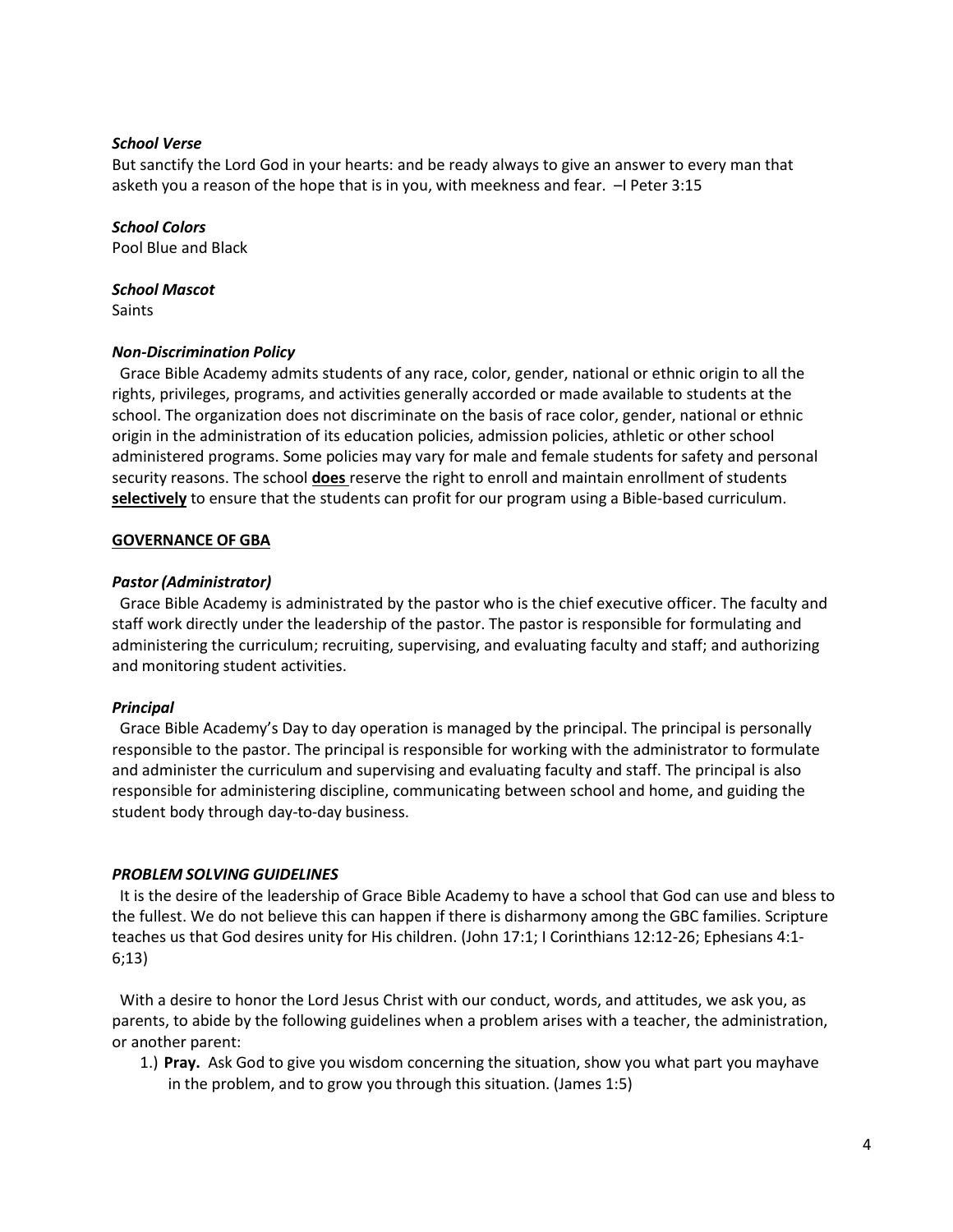- 2.) **Do not talk** about the conflict to people who cannot correct or solve it but **do talk** to those who can. The appropriate steps to take would be:
	- a. Talk to the other person or persons involved, listen to their side of the story and seek understanding.
	- b. If it is not resolved, make an appointment with someone in administration for assistance. (Matthew 18:15-17)
- 3.) **Be quick to forgive and show love**. (Matthew 18:21-22; I Corinthians 13:4-8; I Peter 4:8)
- 4.) **Always speak the truth in love**. (Ephesians 4:15)

#### **ADMISSIONS**

Student candidates, except for pre-school students, are evaluated on the basis of their character, academics, and behavioral background. Academic evaluation is conducted by reviewing astudent's most recent report card, his academic transcripts, and current scores from the previous academic year from standardized test scores.

Kindergarten students should turn five (5) years old no later than October 1 of the school year that they begin school.

Parents must complete an authorization form for permanent records to be sent from schools previously attended. **Parents must provide GBA with current legal documents when custody rights have been established by a court of law.**

Please check our tuition and financial sheet for accurate yearly prices. There will also be registration, lab, and book fees.

Students that enroll in the high school level will also need to write a letter of intent to attend the school along with their personal testimony of salvation through Jesus Christ.

The final decision for admission will be made by the Admission Committee. To serve the best interests of the school, the committee reserves the right to deny admission to any student who is evaluated as ineligible because of age, academics, character, behavioral problems, or unacceptable past conduct. Attendance at GBA is a privilege, not a right. Withholding information or the deliberate misrepresentation of information on any document submitted to the school will subject the student to immediate dismissal. The school also reserves the right to dismiss a child if the parents or guardians fail to support the policies, teachers, and administration, or if the parents or guardians are uncooperative and/or cause disruption to the school environment or process.

### *POLICY ACCEPTANCE DOCUMENT / CONTRACT*

A Policy Acceptance Document / Contract is part of the GBA registration packet and is required to be on file for every student. A copy of this document follows for your review and future reference if needed:

> **Grace Bible Academy, Bradenville, PA** POLICY ACCEPTANCE DOCUMENT / CONTRACT

This agreement or contract is between Grace Bible Academy, hereafter referred to as "the school", and the parents or legal guardians of the student(s) being enrolled, of which initials and signature appear on this document of understanding, signifying that you have read, understood, and agree to comply with all the school policies.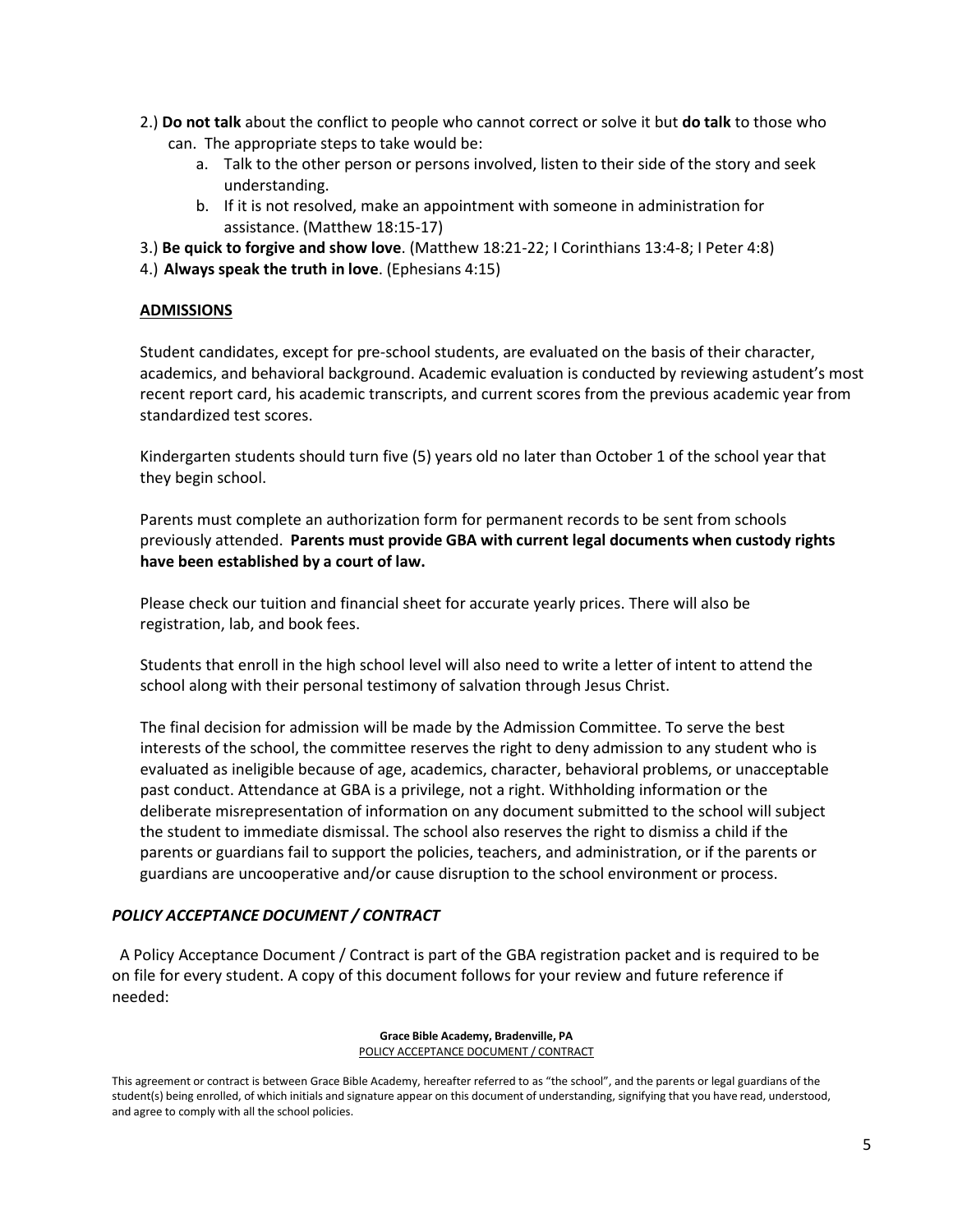1. In making application for my child, it is my desire to have him/her complete the current school year. We, as parents, agree to accept all regulations of the school on the student's behalf.

2.. All students must come from a home where at least one parent or guardian is a professing born-again Christian. We will show sincere Christian purpose by the faithful attendance of our family in church.

3. We shall endeavor to support and uphold the principles, practices, educational policies, and rules of the school in every way. We agree to support the academic standard of Grace Bible Academy by providing a quiet place at home for study and by encouraging our child to complete assignments and homework. We understand that if we cannot do the aforementioned, the school reserves the right to require immediate withdrawal.

4. I understand that attending the school is a privilege, not a right, and that the school is not a reform school. I understand that the school may refuse enrollment or continued enrollment based on the totality of information given in the enrollment process. I understand that the withholding of information or the deliberate misrepresentation of information on any document submitted to the school will subject my student(s) to immediate dismissal.

5. I agree to pay all fees and tuition payments when due and to conclude all required payments on or before the last day of the applicable school semester. A \$30.00 NSF fee will be charged by the Academy for any payment that does not clear. I understand that penalties and fees will accrue for all outstanding balances. I understand that under Pennsylvania law the school has the right to withhold my academic transcripts for unpaid fees.

6. I understand that it is my responsibility to inform the Business Office if financial problems arise or I need to make other arrangements to keep my account current. I understand that if my account becomes 30 days past due, I have five (5) working days to contact the office and make alternative arrangements to bring my account current. I understand that my student(s) may be excluded from classes until the balance owed is paid or other arrangements have been made. I understand that if my account becomes 60 days past due and I have not made other payment arrangements with the office; my student(s) will be withdrawn from school and will not be allowed to re-enroll until all financial obligations are fulfilled with the school. In the event of such withdrawal, I will have to petition the administration to have my student(s) reinstated.

7. I understand that checks returned to the school for insufficient funds, closed accounts, etc. will result in \$35.00 returned check fee. I will be contacted by the office upon notification of the returned check. I understand that returned checks must be replaced with cash or cashier's check within five (5) days of the return notice. I understand that if two (2) checks are returned to the school for any reason during the school year, all future payments must be made by cash or cashier's check.

8. I understand that if my student(s) is withdrawn from school, I agree to give written notice of the withdrawal, and it will be effective upon delivery to the school. I understand that paid tuition may be refunded on a prorated basis, but there will be no prorating for the current grading period of the time of withdrawal. No fees will be refunded (registration, testing, book, lab, etc.) I understand that the books, materials, and equipment supplied by the school, remain the property of the school and must be returned. I understand that all school records will be held if any such items remain in my possession, or any obligations are owing. Balance of account at the time of withdrawal must be paid in full.

9. I understand that school is dismissed at 3:00 P.M. and that I am responsible for picking up my student(s) at dismissal time. I understand that the school is not liable or responsible for any student who remains on campus after hours who is not in an adult supervised activity. I understand that if my student is not picked up before 3:15 P.M., I will incur an "after-school care" charge of not less than \$10.00. This charge will increase every fifteen-minute increment.

10. The school sets high Biblical standards for conduct. I understand that my student(s) could be dismissed from the school for activities not consistent with sound Biblical principles such as but not limited to the following: sexual immorality; use or possession of drugs, alcohol, tobacco, vaping, pornography; willful destruction of school property; profanity or obscenity in word or action; weapons on campus; fighting; dishonor to the Holy Trinity and the Word of God; and disrespect to school personnel.

11. I understand that the Administrator of the school and the teachers serving under him shall have full discretion in the administration of appropriate discipline for my student(s). My student(s) and I will comply fully with the rules and regulations then in force as stated or amended in the current GBA Family Policy Book. I authorize Grace Bible Academy to employ such discipline as it seems wise and expedient for my student(s).

12. I understand that Internet use on school property will only be authorized in the appropriate classroom for the appropriate curriculum; any unauthorized or personal use by my student(s) will be grounds for suspension or dismissal. I understand that all personal electronic devices of any kind (i.e., cell phones, iPod, smart watch, etc.) must be turned in as soon as my student enters the building and will be returned at departure.

13. The school believes that a positive and constructive working relationship between the school, student, and student's parents/guardians is essential to the accomplishment of the school's educational mission. I understand that the school reserves the right to terminate or not renew my student's enrollment contract if the school reasonably concludes that the action of my student and/or his/her parents or guardians, makes a positive or constructive relationship impossible or otherwise interferes with the school's accomplishment of its educational purposes. This takes precedence over any other policy in the Family Policy Book.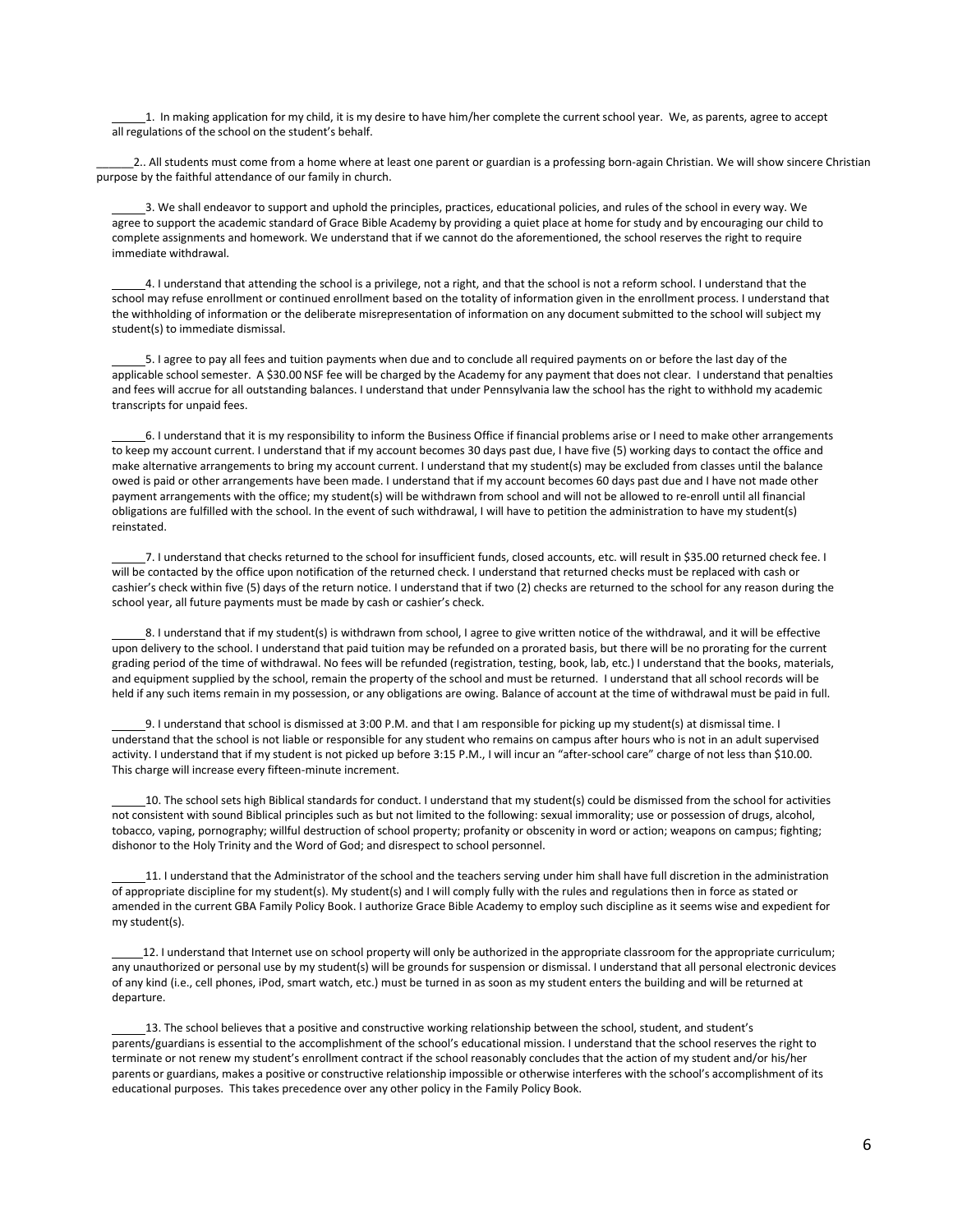14. I give my permission for my student(s) to attend any school-sponsored trip, to participate in academic, athletic, and other activities of the school. Any subsequent revocation of this permission must be in writing delivered to the Administrator. Grace Bible Academy and its representatives intend to take all reasonable precautions with respect to all activities; however, I understand that the participation of my student(s) in school–sponsored field trips involves a certain element of risk. I hereby assume that risk, and I agree to hold Grace Bible Academy, and its employees, instructors, and representatives blameless from any liability unless the occurrence happens because of their grossnegligence or willful and wanton behavior. I assume full responsibility for any personal injury that might occur to my student(s) while taking part in a school sponsored trip, and I will absolve Grace Bible Academy and its employees, instructors, and representatives from all liability concerning any injury.

15. I give permission for my student's photograph (or video), quotes (including media interviews), stories and/or artwork to be used in ways to enhance the profile of Grace Bible Academy such as for the school website, brochures, billboards, or other advertising media unless I notify the administrator in writing of any restrictions I wish to place on such use.

16. I have received and read a copy of the Grace Bible Academy Family Policy Book. I support the philosophy, doctrinal statement, and the student conduct code contained therein. I accept and will abide by the terms, provisions, obligations, and requirements thereof.

17. Since GBA cannot care for children who are ill, I agree to come promptly when contacted or make arrangements to have the child picked up if necessary. I also understand that no medication can be administered unless full written instructions accompany medications.

18. The parties to this agreement believe that the Bible commands them to make every effort to live at peace and to resolve disputes with each other in private or within the Christian church (see Matthew 18:15-20; I Corinthians 6:1-8). Therefore, the parties agree that any claim or dispute arising from or related to this agreement shall be settled by biblically based mediation.

19. In order to support the education process and be an encouragement to the student, parents are asked to take an active part in Grace Bible Academy. Parents are strongly encouraged to attend PTF meetings and are encouraged to help in various school events is possible.

20. We understand that this contract may not be voided except by mutual agreement between the parent(s) / guardian(s) and the school. We understand this to mean that this contract will remain a binding financial obligation.

#### **Signature of at least one parent or guardian is required.**

| Date                                     |                         |  |
|------------------------------------------|-------------------------|--|
| (Signature of Primary Parent / Guardian) |                         |  |
| Printed Name                             | Relationship to Student |  |
| Student's Signature                      |                         |  |
|                                          | Date                    |  |

(Signature of Secondary Parent / Guardian)

#### **FINANCIAL POLICY**

We believe tuition payments are an investment in your child's education and religious formation. It is the responsibility of the Business Manager to form policies concerning the amount of tuition and method of payment, and to ensure that adequate financial and contractual agreements with faculty, staff, and vendors which are made in the spring or summer before the beginning of the school year. These obligations necessitate that families make firm financial commitments to the school.

#### *TUITION AND FEES*

The current Tuition and Fee Schedule determines tuition, fees, and payment terms under GBA's financial agreement. Tuition can be paid one of two ways:

1.) One annual payment in full by the "Back-to-School" Parent Teacher Fellowship in August.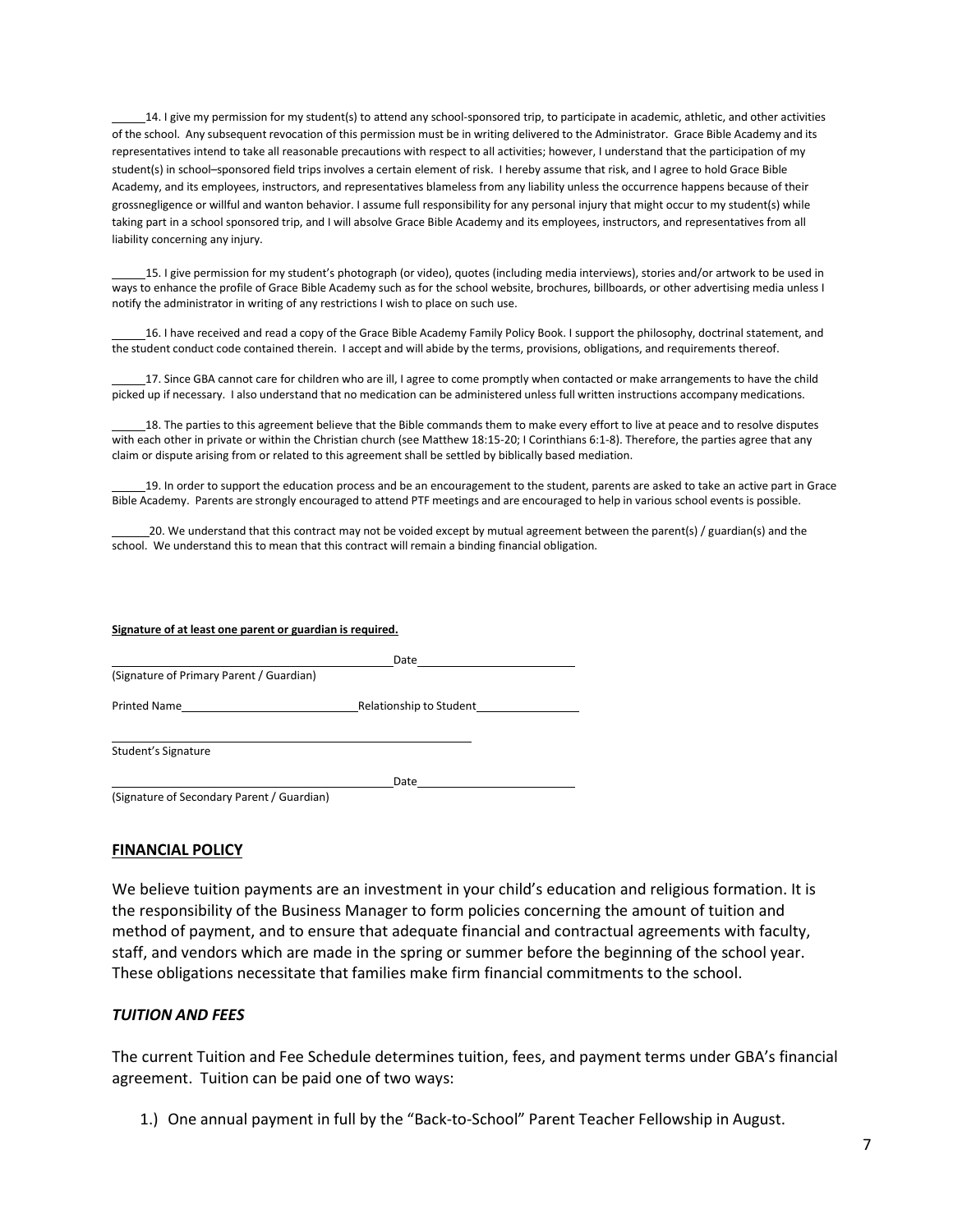Anyone who pays in full by that date will receive a 5% discount.

2.) Monthly Payments through Grace Bible Academy (with no discount). A \$30.00 NSF fee will be charged by the academy for any payment that does not clear. Payments for the 10-month planbegin in August and end in May, and payments for the 12-month plan begin in June and end inMay.

If Option 1 is chosen and full payment is not made by the PTF, the discount is forfeited, and you will need to sign up with the payment program.

All registration, book, & miscellaneous fees must accompany the student application. Registration and other fees are non-refundable.

Tuition for students registering on or after the first day of school will be prorated over the number of school days they will be enrolled and attending.

All students in ninth through twelfth grade will have a science lab fee. Parents should check thecurrent Tuition and Fee Schedule for the exact price.

Lunch fees should be paid at one time at the beginning of each month, or they should be paid on a weekly basis. A student whose lunch fees are unpaid for over a month is in danger of losing lunch privileges and will be required to bring a sack lunch from home.

Checks returned to the school for insufficient funds, closed accounts, etc. will result in a \$35.00 returned check fee. The office, upon notification of the returned check, will contact the family. Returned checks must be replaced with cash or a cashier's check within five  $(5)$  day period of the return notice. If two  $(2)$ checks are returned to the school for any reason during the school year, all future payments must be made by cash or cashier's check.

### *DELINQUENT ACCOUNTS*

The Administrator will work to assist any family that experiences a financial emergency and is temporarily unable to pay; however, it is the parent's responsibility to communicate with the school. Parents who find themselves in financial difficulty are urged to contact the office for alternative payment arrangements before the account becomes delinquent. Delinquent accounts will be handled in the following manner:

- If an account becomes thirty (30) days past due, the parent will be notified that they have five (5) days to contact the office and make alternative arrangements to bring their account current. Their student(s) may be excluded from classes until the balance owed is paid, or other arrangements are made.
- Official school records, report cards, transcripts, diplomas, etc. will not be released to parents or institutions, and access to Grade Link will be blocked until outstanding items are cleared, and all tuition, fees, and fines are paid.

### *WITHDRAWAL*

Parents must contact the Administrator to initiate a student's withdrawal. A written notice of withdrawal must be given, and it will be effective upon delivery to the school. All books, materials, and equipment supplied by the school (including sports uniforms and equipment) must be turned into the school office before a student's records are clear. Any damaged or lost books or equipment must be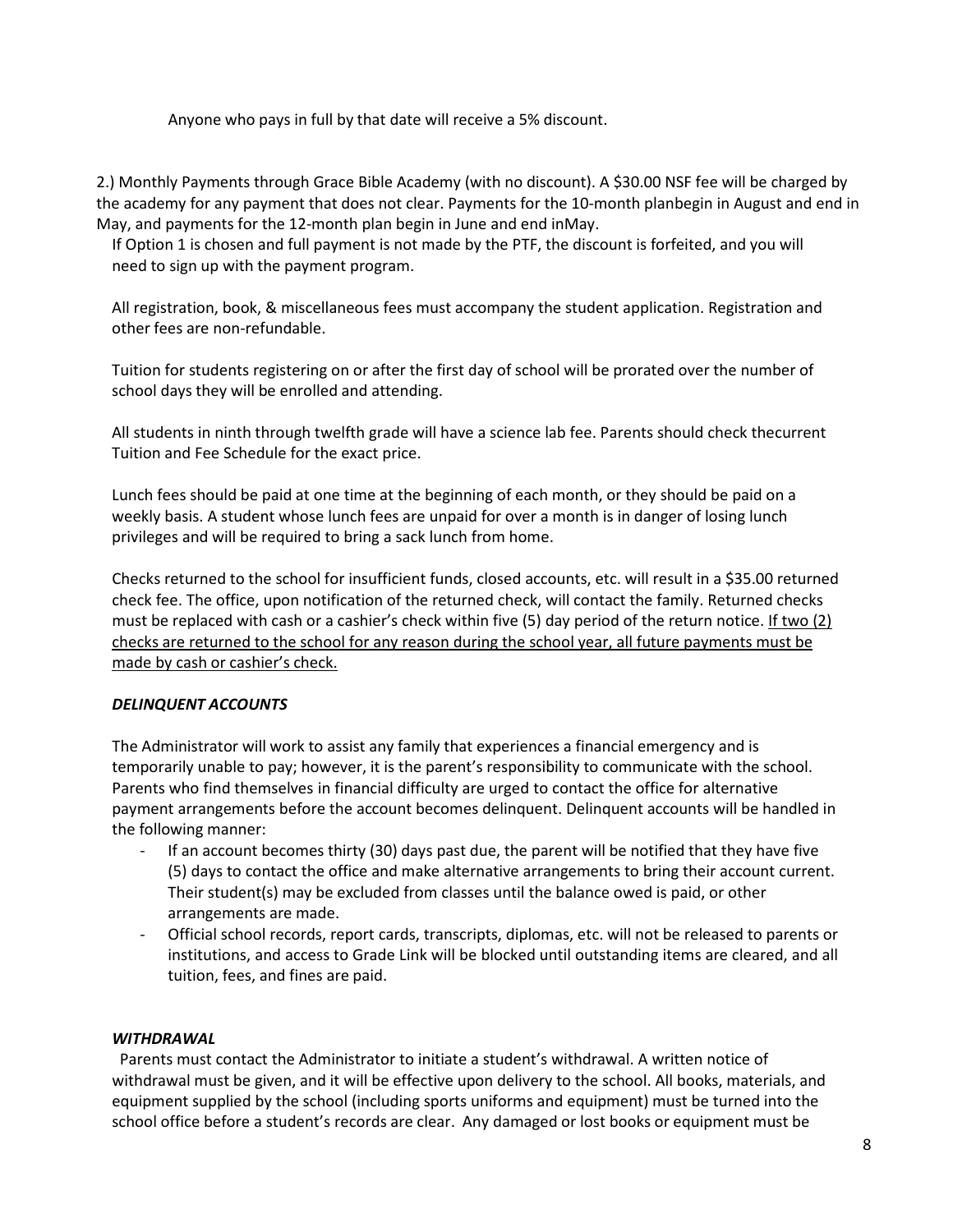paid for GBA will withhold school records for failure to pay outstanding tuition and fees and failure toreturn books and equipment that are the property of the school.

### *FINANCIAL OBLIGATION UPON WITHDRAWAL*

In the event of a student's withdrawal (written or otherwise), paid tuition for the **current grading period**

will not be refunded. Any overpayment occurring for the period beyond that grading period will be refunded. NO FEES OF ANY KIND will be refunded (registration, book, lab, sports, testing, etc.). Families withdrawing students prior to the first day of school will be refunded the entire amount of **tuition only**that has been paid for the current school year.

#### **NON-CUSTODIAL PARENTS**

Divorced and separated families are realities of contemporary life that affect GBA's responsibilities to itsstudents. The following guidelines have been adopted to assist the school in situations where a non- custodial parent wishes to become involved in the school-related activities of a child or wishes to have contact with or take custody of the child while that child is at school.

- Ordinarily, the school will not resist or interfere with a non-custodial parent's involvement in school-related affairs or access to the parent's child or the child's records unless the school is presented with a court order or comparable legal documents restricting such involvement or access. The school will not otherwise choose sides between parents.
- A non-custodial parent may not take custody of a child or remove the child from school premises unless the parent presents either a written court order or a written authorizationsigned by the custodial parent permitting such custody.
- If the actions of parents, custodial or non-custodial, become disruptive to the operations of theschool, the school has the right to restrict access by such parents and to take other necessary action.
- Concerning student activities that require parental consent, the school will accept consent onlyfrom the custodial parent unless authority to grant consent is given to the non-custodial parentby a court order or comparable legal document.

### *ADDRESS/PHONE CHANGES*

Parents must report changes to the school secretary if a student changes their residence, mailing address, or telephone number after enrollment. This is to ensure that records are correct and to notifyparents in case of an emergency.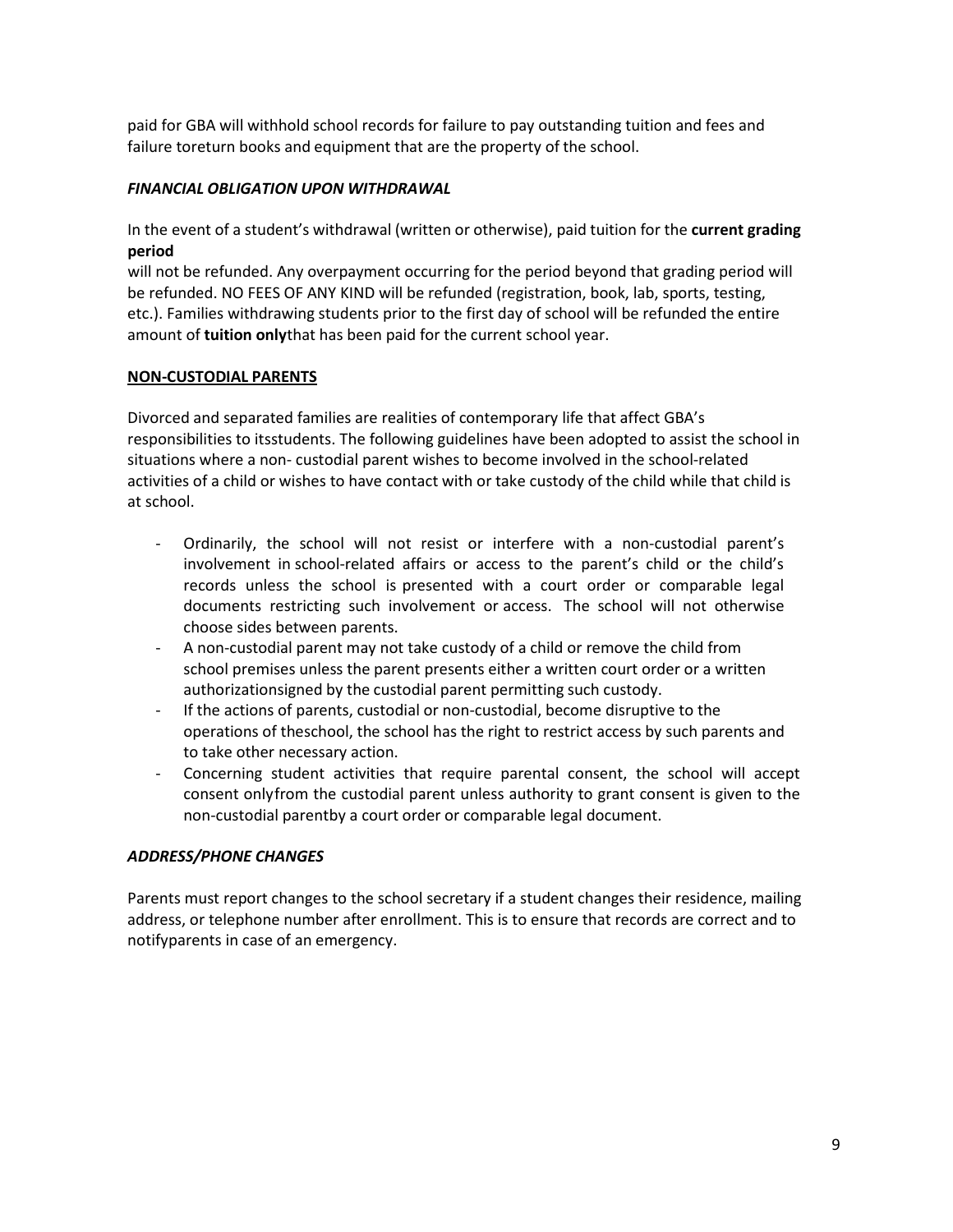### **HEALTH**

#### *IMMUNIZATION REQUIREMENTS*

| IMMUNIZATIONS REQUIRED FOR CHILDREN ENTERING ALL GRADES               |                                                                                                            |  |
|-----------------------------------------------------------------------|------------------------------------------------------------------------------------------------------------|--|
| Tetanus*                                                              | 4 doses<br>(1 dose on or after the 4 <sup>th</sup> birthday)                                               |  |
| Diphtheria*                                                           | 4 doses<br>(1 dose on or after the 4 <sup>th</sup> birthday)                                               |  |
| Acellular pertussis*                                                  | 4 doses<br>(1 dose on or after the 4 <sup>th</sup> birthday)                                               |  |
| Polio                                                                 | 4 doses<br>$(4th$ dose on or after the $4th$ birthday and at<br>least 6 months after previous dose given.) |  |
| Hepatitis B                                                           | 3 doses                                                                                                    |  |
| Measles **                                                            | 2 doses                                                                                                    |  |
| Mumps**                                                               | 2 doses                                                                                                    |  |
| Varicella (Chickenpox)                                                | 2 doses<br>(Vaccine or history of disease)                                                                 |  |
| Rubella** (German Measles)                                            | 2 doses                                                                                                    |  |
| ADDITIONAL IMMUNIZATIONS REQUIRED FOR 7th GRADE STUDENTS              |                                                                                                            |  |
| Tetanus, Diphtheria, Pertussis<br>(Tdap)                              | 1 dose                                                                                                     |  |
| Meningococcal Vaccine (MCV)                                           | 1 dose                                                                                                     |  |
| ADDITIONAL IMMUNIZATIONS REQUIRED FOR 12 <sup>th</sup> GRADE STUDENTS |                                                                                                            |  |
| Meningococcal Vaccine (MCV)                                           | 1 dose                                                                                                     |  |

\*Usually given as DTaP, DT, or Td

\*\*Given as MMR (Measles, Mumps, and Rubella)

## *EXEMPTIONS*

These requirements allow for the following exemptions: medical reason, religious belief, or philosophical/strong moral or ethical conviction. Even if your child is exempt from immunizations, he orshe may be excluded from school during an outbreak of vaccine preventable disease. All parents that desire an exemption for their child must fill out an exemption card.

| Grade                                                                           | <b>Mandated Health Services</b>                                                 |
|---------------------------------------------------------------------------------|---------------------------------------------------------------------------------|
| Kindergarten                                                                    | Vision, Hearing, Height, Weight, Physical, Dental, Body Mass Index              |
|                                                                                 | Vision, Hearing, Height, Weight, Body Mass Index                                |
| 2                                                                               | Vision, Hearing, Height, Weight, Body Mass Index                                |
| 3                                                                               | Vision, Hearing, Height, Weight, Dental, Body Mass Index                        |
| 4                                                                               | Vision, Hearing, Height, Weight, Body Mass Index                                |
| 5                                                                               | Vision, Hearing, Height, Weight, Body Mass Index                                |
| 6                                                                               | Vision, Hearing, Height, Weight, Physical, Scoliosis Screening, Body Mass Index |
|                                                                                 | Vision, Hearing, Height, Weight, Dental, Scoliosis Screening, Body Mass Index   |
| 8                                                                               | Vision, Hearing, Height, Weight, Body Mass Index                                |
| 9                                                                               | Vision, Hearing, Height, Weight, Body Mass Index                                |
| 10                                                                              | Vision, Hearing, Height, Weight, Body Mass Index                                |
| 11                                                                              | Vision, Hearing, Height, Weight, Physical, Body Mass Index                      |
| 12                                                                              | Vision, Hearing, Height, Weight, Body Mass Index                                |
| Bold print indicates parents' responsibility. Proof must be sent to the school. |                                                                                 |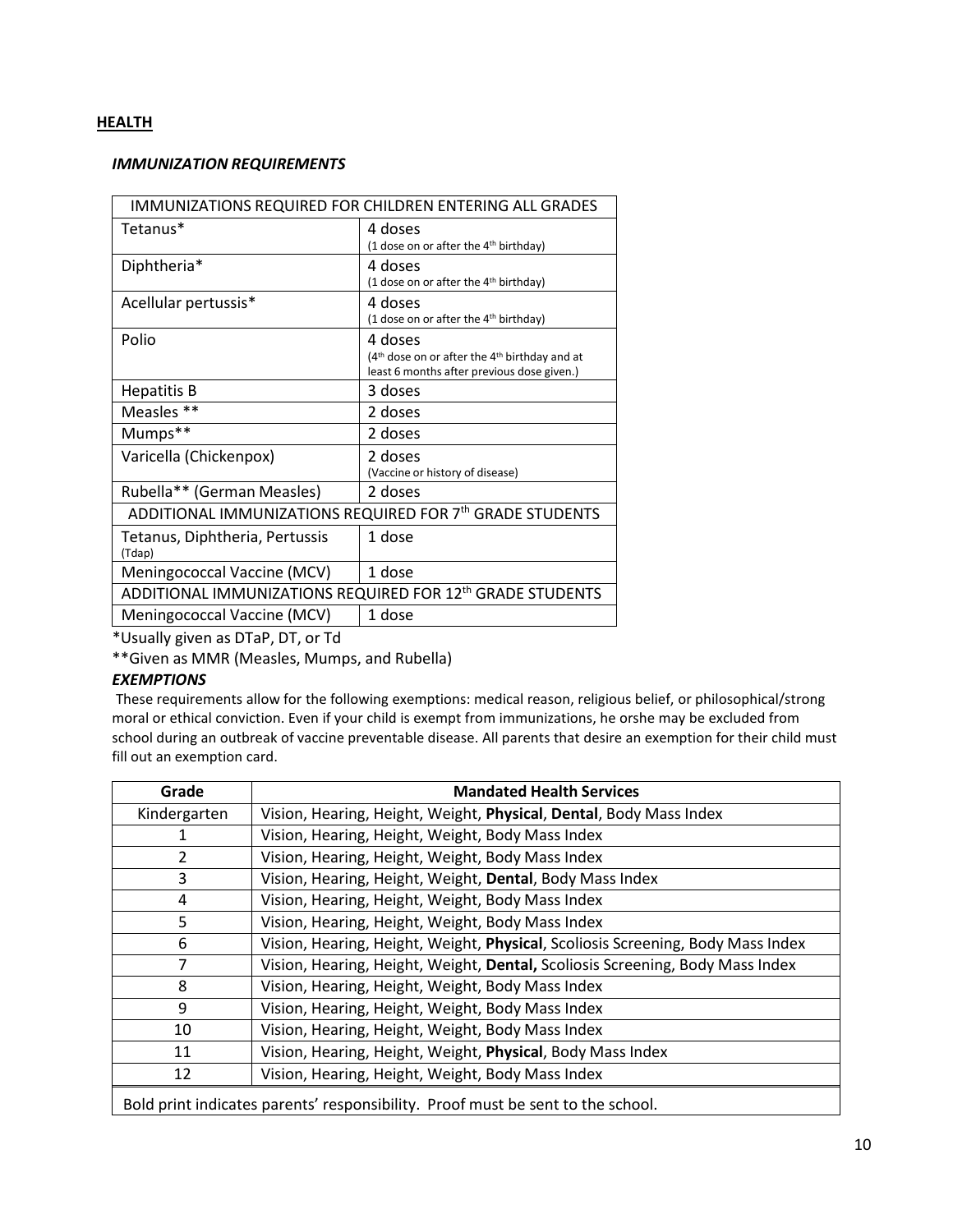## *PROVISIONAL ENROLLMENT*

All immunizations should be completed by the first date of attendance. The law requires that students by fully vaccinated against the specified diseases. A student may be enrolled provisionally if the student has an immunization record that indicates the student has received at least one dose of each specified age-appropriate vaccine required by this rule. To remain enrolled, the student must complete the required subsequent doses in each vaccine series on schedule and as rapidly as is medically feasible and provide acceptable evidence of vaccination to the school. A school nurse or school administrator shall review the immunization status of a provisionally enrolled student every 30 days to ensure continued compliance in completing the required doses of vaccine. If, at the end of the 30-day period, a student has not received a subsequent dose of vaccine, the student is not in compliance. The school shall exclude the student from school attendance until the required dose is administered.

## *Documentation*

Since many types of personal immunization records are in use, any document will be acceptable provided physician or public health personnel have validated it. The month, day, and year that the vaccination was received must be recorded on all school immunization records created or updated after September 1, 1991.

## *Administering Medication*

All medication (whether prescription or non-prescription) must be in the original container, labeled with the student's name, the name of the medication, and direction for time and dosage. The parent or legal guardian must give medication to school employees. Students should not be in possession of any medication (prescription or non-prescription) at any time. Failure to follow school guidelines will result in immediate discipline.

### *Inhalers*

Students in grades K-6 will keep their inhalers in the school's office to monitor frequency of use. Students in grades 7-12 may carry their inhalers to school or school-related events. **IF** there is written permission from the parent on file in the school office. It is recommended that an inhaler withspacer be always kept at school.

### *EpiPens*

It shall be the responsibility of the student's parent or legal guardian to supply GBA with an EpiPen for anaphylactic reactions. The EpiPen will be stored in the school office. Written instructions for the equipment's use and parental permission are required; both will be kept on file in the school office.

### *Disposition of Medication at the End of the School Year*

All medications and medical equipment are kept in the school office and must be picked up by parent/legal guardian before he last day of the school year. ALL prescription medication will be destroyed after this date.

GBA, the administration, and its employees claim immunity from civil liability from damages or injuries resulting from administering medication to a student.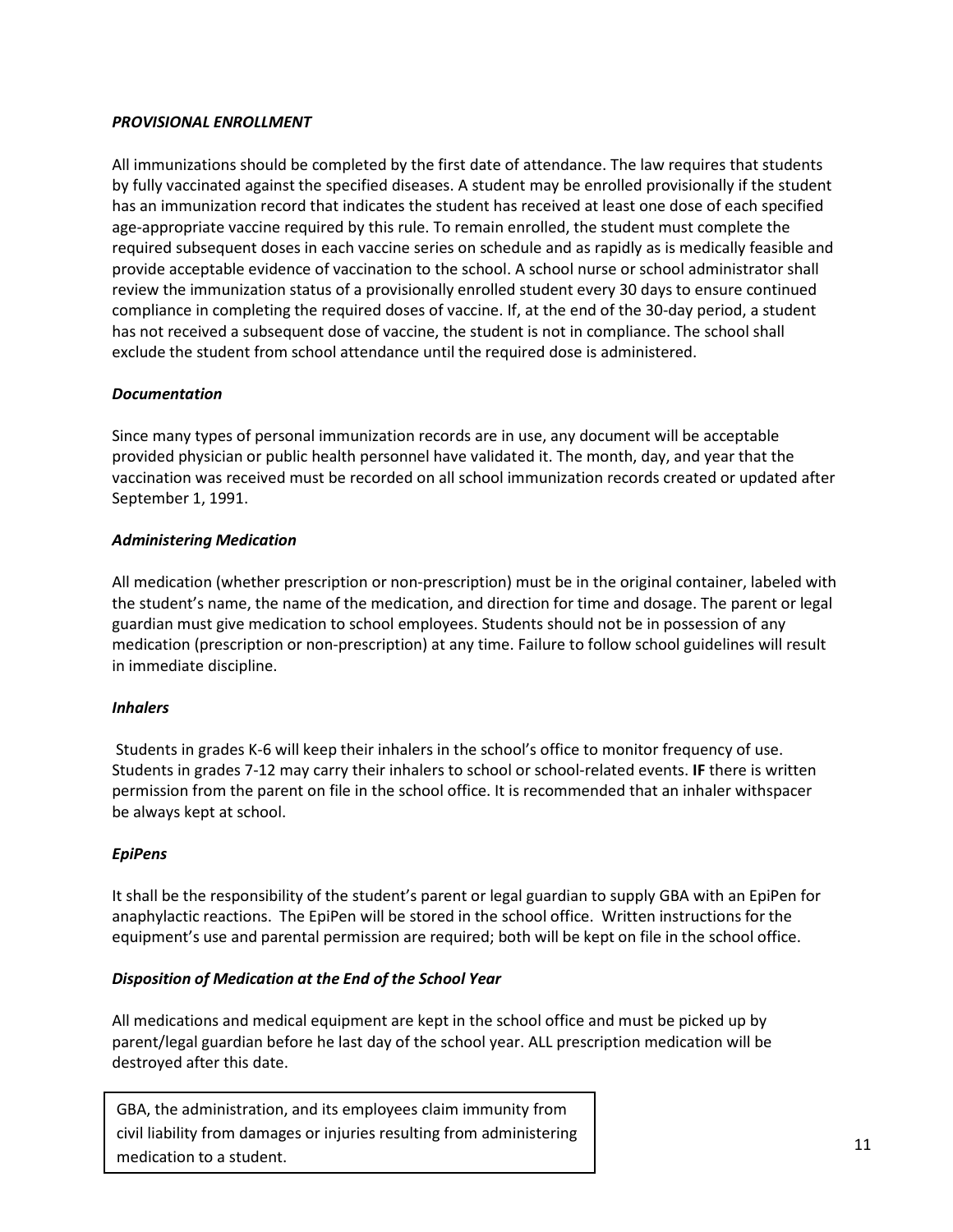# *Illness*

Students are expected to be kept at home if they are ill. Grace Bible Academy reserves the right to refuse admittance to a student who is ill or with the following:

- Sore throat
- Runny nose
- Coughing spells
- Vomiting
- Frequent or loose bowel movements
- Conjunctivitis (pink eye)
- Fever with a temperature of 100 degrees or more
- Rash
- Symptoms of a contagious illness
- Head lice infestation

Your student must be fever free at least **24 hours** without the use of medication before returning to school.

## *Illness at School*

If a student becomes ill or injured at school, the following guidelines must be followed:

- 1.) In a case of critical illness or injury, and a parent cannot be reached, a physician named by the parent will be called and the student taken to the nearest emergency room or to the physician's office.
- 2.) Students are to be isolated if they develop symptoms of illness at school. Students suffering injury will be administered first aid if needed.
- 3.) The student will be supervised until leaving school. Students who are obviously ill will not be allowed to remain at school.

### *Communicable Disease*

GBA desires to maintain a healthful school environment by instituting controls designed to prevent the spread of communicable diseases. The term "communicable disease" shall mean an illness that arises as a result of a specific infectious agent that may be transmitted whether directly or indirectly by a susceptible host, infected person, or animal to other persons.

To protect the health of all children, students and employees who are suffering from a communicable disease will be excluded from school. Readmission to school will be allowed only after the Administrator has been given a written certificate from a physician or a permit issued by the local health authority.

Parents will be expected to notify the school office immediately if their student has a contagious condition so that other parents may be informed.

If the nature of the disease and circumstances warrant, GBA may require an independent physician's examination of the student or employee to verify the diagnosis of a communicable disease. GBA reserves the right to make all necessary actions to control the spread of communicable diseases within the school.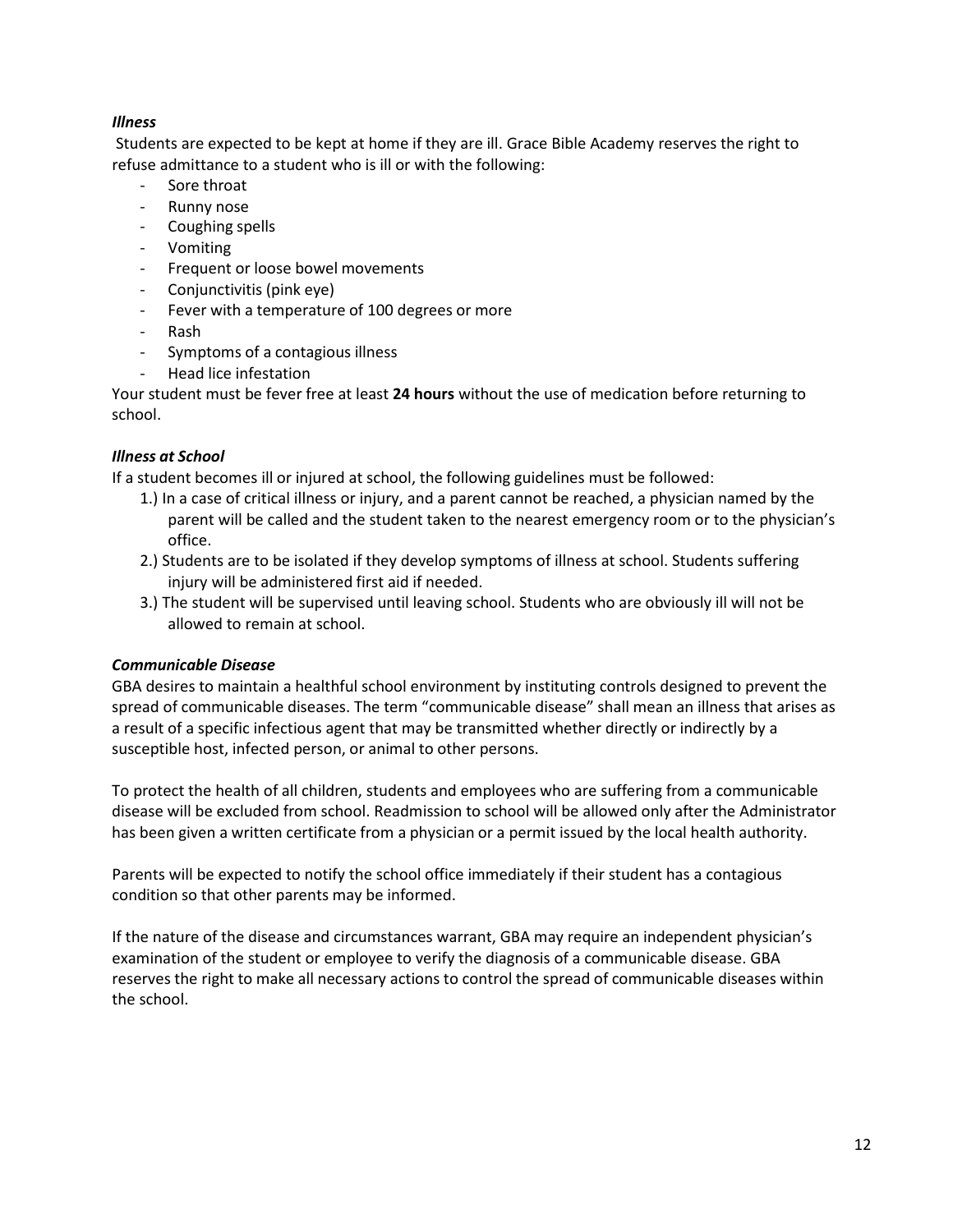### **Academics**

### *Gradelink*

Gradelink is our online communication tool that allows parents to stay up to date with their student's grades. Gradelink can be accessed from any computer that has a connection to the Internet. By using Gradelink, a parent can chart the following things:

- Future assignments
- Current Class Grades
- Incomplete Assignments
- Homework, Quiz, & Test Scores
- Teacher's Comments

Each parent will receive login information for their student(s) at the back-to-school parent / teacher fellowship.

#### *Classes*

Students are required to take courses that are offered at GBA. Students are not allowed to take courses through home school video or other agencies to avoid specific teachers or classes that are offered at GBA. Any classes that students desire to take off campus must be approved by the administration. Examples of this situation would be dual credit, remedial classes that students have failed, or a class toget a student current for his grade level. All these classes must have administration approval.

#### *Dropping Classes*

All students must take at least the minimum number of credits to keep them on track for graduation. If a student is taking more credits than required, and would like to drop a class, they must doso within the first three (3) weeks of school.

### *Promotion Requirements for Grades 1-6*

A student in grades 1-6 will be retained if he has an overall average of 69 or below in two core subjects. A student that has a D average in Science, English, or Math may be asked to repeat the class.

#### *Promotion Requirements for Grades 7-12*

Students in grades 7-12 will be retained if he fails any two core subjects for the year. A student thathas a D average in Science, English, or Math may be asked to repeat the class.

#### **In grades 9-12 students must make up any subjects failed.**

| Freshman  | A student must have earned at least six credits |
|-----------|-------------------------------------------------|
| Sophomore | A student must have earned at least 12 credits  |
| Junior    | A student must have earned at least 18 credits  |
| Senior    | A student must have earned at least 24 credits  |

### *Grading Scale*

| $99-100-$ A+ | 89- B+ | 79- C+                | $69 - D + 0 - 59 - F$ |  |
|--------------|--------|-----------------------|-----------------------|--|
| 92-98- A     |        | $82 - 88 - B$ 72-78-C | 62-68- D              |  |
| $90-91 - A$  |        | 80-81- B- 70-71- C-   | 60-61- D-             |  |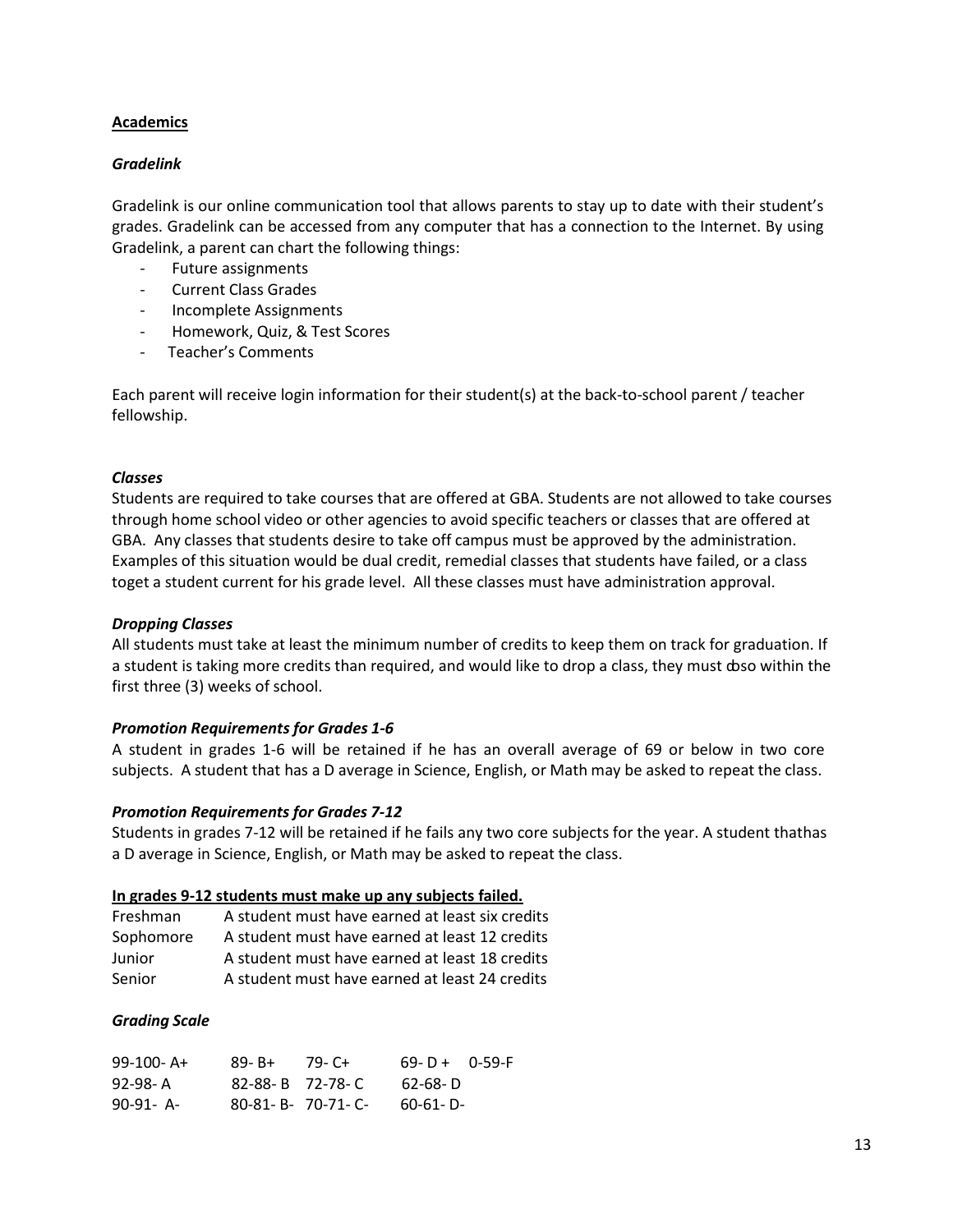A student who is not making sufficient progress academically due to low grades, not turning in homework on time, or obviously working below his ability will be placed on academic probation. A student will be placed on academic probation if he makes at least **two D's** or **one F** in any nine-week gradingperiod. If the grades and work habits are not significantly improved by the end of the next grading period, the student may be asked to voluntarily withdraw or be expelled. It is hoped that probation is sufficient notice to the student and his partner that a serious problem exists requiring correction.

## *Student Records*

Information on your Permanent Record Card (PRC) includes your entire academic and attendance records, and test scores (SAT, PSAT, Etc.) This record follows you when you enter an institution of higher learning and when you request recommendations for employment and scholarships. The importance of your high school record cannot be overestimated.

### *Inspection of Student Records*

Student records refer to any written or recorded information, maintained by the school, by which a student may be individually identified. Academic requests can be reviewed by a parent or guardian upon written request.

## **Dress Code**

A dress code can be confusing and frustrating to parents as well as administration. A lack of understanding and misinterpretations can cause a wedge between the school and the home that leaves the students in the middle. One rule of thumb is this: *when in doubt, get it checked.*

*The staff are to report any apparent dress code violations to the principal. If, in the opinion of the principal, the code is violated, the student will be warned to correct the problem. A discipline report will be issued and sent home to the parents.In the case of hair infractions, the student will be given three (3) days, excluding Sunday, to comply with the hair code. If after three (3) days the student has failed to comply with the hair code, the student will not be allowed back in class and will receive unexcused absences until the violation is corrected.*

# **LADIES**

| Ladies may wear:    | jeans (if holes come to far above the knee they must wear leggings underneath),<br>warm-up pants, dress slacks, capris, leggings with shirts that coverbuttock and<br>private area, shorts, dresses & skirts % thigh length, blouses and t-<br>shirts, appropriate make-up, hairstyles and color that are natural |
|---------------------|-------------------------------------------------------------------------------------------------------------------------------------------------------------------------------------------------------------------------------------------------------------------------------------------------------------------|
|                     | Ladies may not wear: yoga pants, tights, or leggings without a shirt that coversbuttock and private area,<br>pajama pants, shorts above 3/4 thigh, shirts that show: cleavage, any belly skin,<br>underarms                                                                                                       |
| <b>GENTLEMEN</b>    |                                                                                                                                                                                                                                                                                                                   |
| Gentlemen may wear: | jeans, warm-up pants, dress slacks, shorts, t-shirts, polo shirts, dress shirts                                                                                                                                                                                                                                   |
|                     | Gentlemen may not wear: jeans with holes too far above the knee, tight warm up pants, pajama<br>pants, shirts that show: any belly skin or underarms, long hair (hair must<br>be off the collar and off the ears), makeup, unnatural hair coloring,<br>jewelry besides a watch, necklace, ring, or bracelet.      |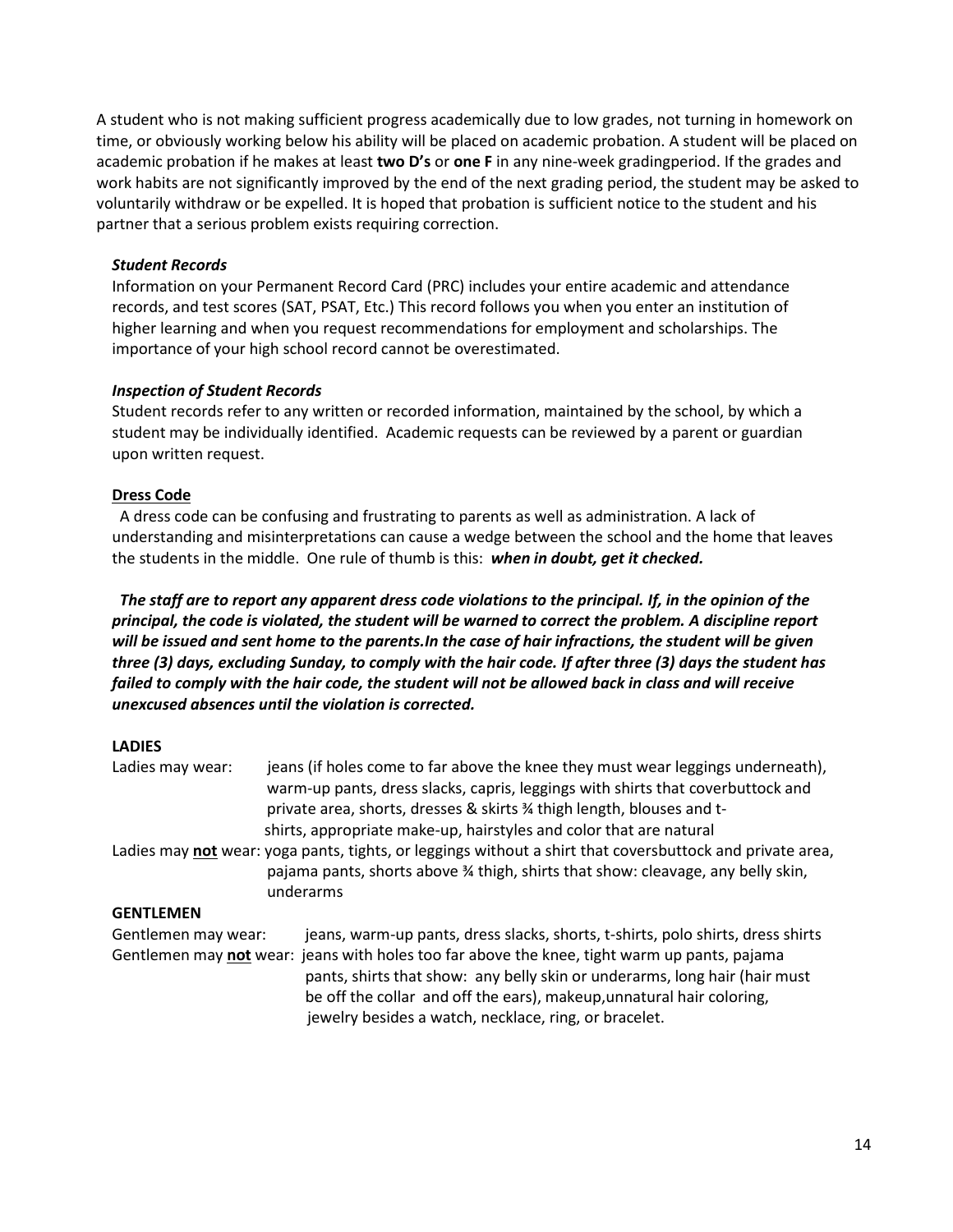### **ALL-** *important read*

Everyone should maintain a semi-professional look, although we understand that children also come to school to play. High school students are held to a higher standard of dress then elementary students. No one should wear any items of clothing that endorse something contrary to the doctrine or standards of the academy. (I.E., alcohol, drugs, secular music, etc.) Appropriate shoes should be worn at all times. More leeway is given to females than males concerning jewelry. Males may wear a necklace, ring, bracelet or watch that is masculine in design. Females may wear jewelry as long as it is not excessive or gawdy. (Excessive piercings will not be accepted.) No student is permitted to get a tattoo while enrolled at Grace Bible. Students who had tattoos before enrollment must do their best to keep them covered. Absolutely no hats in the building for any students unless permitted for a fun day. In the winter, hoodies are permitted. However, violating that right by putting the hood up in school may cause termination of the privilege to wear hoodies.

### **CHAPEL**

High school students (7-12) will be required to wear chapel clothes at least once a month. Chapel clothes are as follows:

Females: Dresses, skirts, or dress slacks (absolutely no jeans or leggings), blouse, or dress shirt with dress shoes. (All clothes should be wrinkle free and should match.)

Males: Dress pants (absolutely no jeans or cargo pants), polo or button down shirt, with dress shoes. (All clothes should be wrinkle free and should match.)

Elementary students (K-6) would follow the same dress code as above if called on to wear "chapel" clothes.

#### **FORMAL**

At least once a year (graduation) high school student (7-12) will be called on to wear formal clothes. Formal clothes are as follows:

- Females: Dresses or skirts ¼ thigh length (no jeans, dress slack, or leggings), blouses, panty hose, and dress shoes
- Males: Dress slacks (navy blue or black), matching button-down solid print oxford shirt, tie, dress socks, dress shoes

Elementary students (K-6) will not be called on to wear formal dress clothes.

### **DISCIPLINE & CONDUCT**

Grace Bible Academy believes the Bible literally. It is the standard for faith and practice. GBA expects a student to obey the Word of God as well as to follow the mandates set by the school. We expect children to behave when they are in school, as well as out of school.

All prospective students and parents of students should be willing to follow all rules and guidelines with a good attitude before making application to the Academy.

### *CONDUCT EXPECTATIONS*

Students are expected to obey. Obedience demonstrates proper submission to God and God-ordained parental authority extended by agreement to the school administration and staff. Students are taught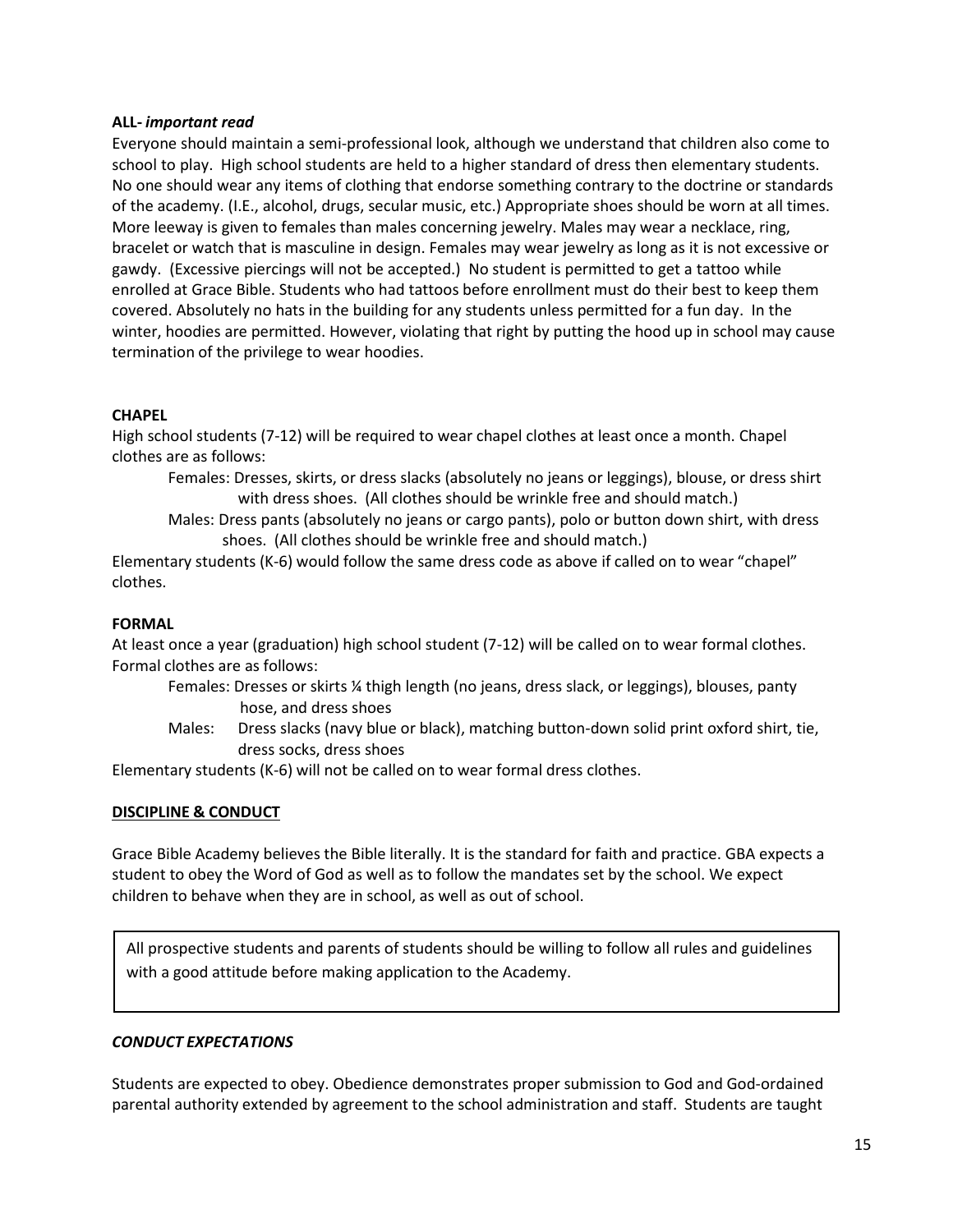to accept responsibility for their behavior by being held accountable by their teachers and principal. All students are expected to conduct themselves according to the following guidelines:

- In the classroom, the student shall speak by permission of the teacher. To obtain permission to speak, the student will raise his hand. Students are to listen to the teacher as a sign of respect for authority and listen to other students as a display of courtesy.
- Students may move about the room only by permission of the teacher.
- Students shall refrain from any act of disrespect such as:
	- a. Mimicking others
	- b. Laughing at the mistakes of others
	- c. Backtalking or arguing with any teacher
	- d. Making facial or non-verbal expressions of disrespect/contempt
	- e. Whispering and/or passing notes in class
	- f. Failing to pay attention in class or sleeping
- Students are expected to answer all adults with respect.
- Profane, vulgar, and/or abusive language (such as name calling) is prohibited. Taking the Lord's name in vain will not be tolerated at Grace Bible Academy. This includes slang words.
- The student is not to engage in horseplay to avoid accidental injury, misunderstood intentions, or conflicts. Pushing, shoving, punching, and cutting in line are not allowed.
- Eating and drinking are permitted only in designated areas.
- Fighting will result in disciplinary action.
- The student is to treat the property of the school and others with care. Vandalism and writing on desks, chairs, or walls is not permitted. Property that requires replacement results in higher costs to parents. The offender will reimburse the school.
- Use or possession of drugs, including alcohol, tobacco, or vaping materials is prohibited.
- Although the male/female attraction is understandable, kissing, hugging, holding hands, holding one another, and other public displays of affection are not permitted at school. During school functions, the student is to exercise self-control and demonstrate Biblical love for others by acts of selflessness.
- The following items are prohibited on campus or at any GBA function including field or class trips, sporting events, fund raisers, etc.: electronic devices, chemical substances, firearms, knives, weapons, skateboards, or any other items deemed inappropriate by the administration.

# *HUMAN DIGNITY/HARASSMENT*

GBA intends to provide its students an environment that is free of offensive kinds of behavior. Conduct, whether intentional or not, that subjects another person to unwanted attention, comments, or actions because of race, national origin, age, gender, physical characteristics, or disability is not permitted. Instead, we expect all persons to treat each other with respect because they are made to reflect God Himself.

- All students are expected to conduct themselves with respect for the dignity of all others.
- We do not condone or allow harassment of others by teachers, administration, support staff, students, or other persons present in our facilities.
- Sexual harassment includes making unwelcome sexual advances, engaging in improper physical contact, making improper sexual comments, or otherwise creating an intimidating, hostile, or offensive learning or work environment.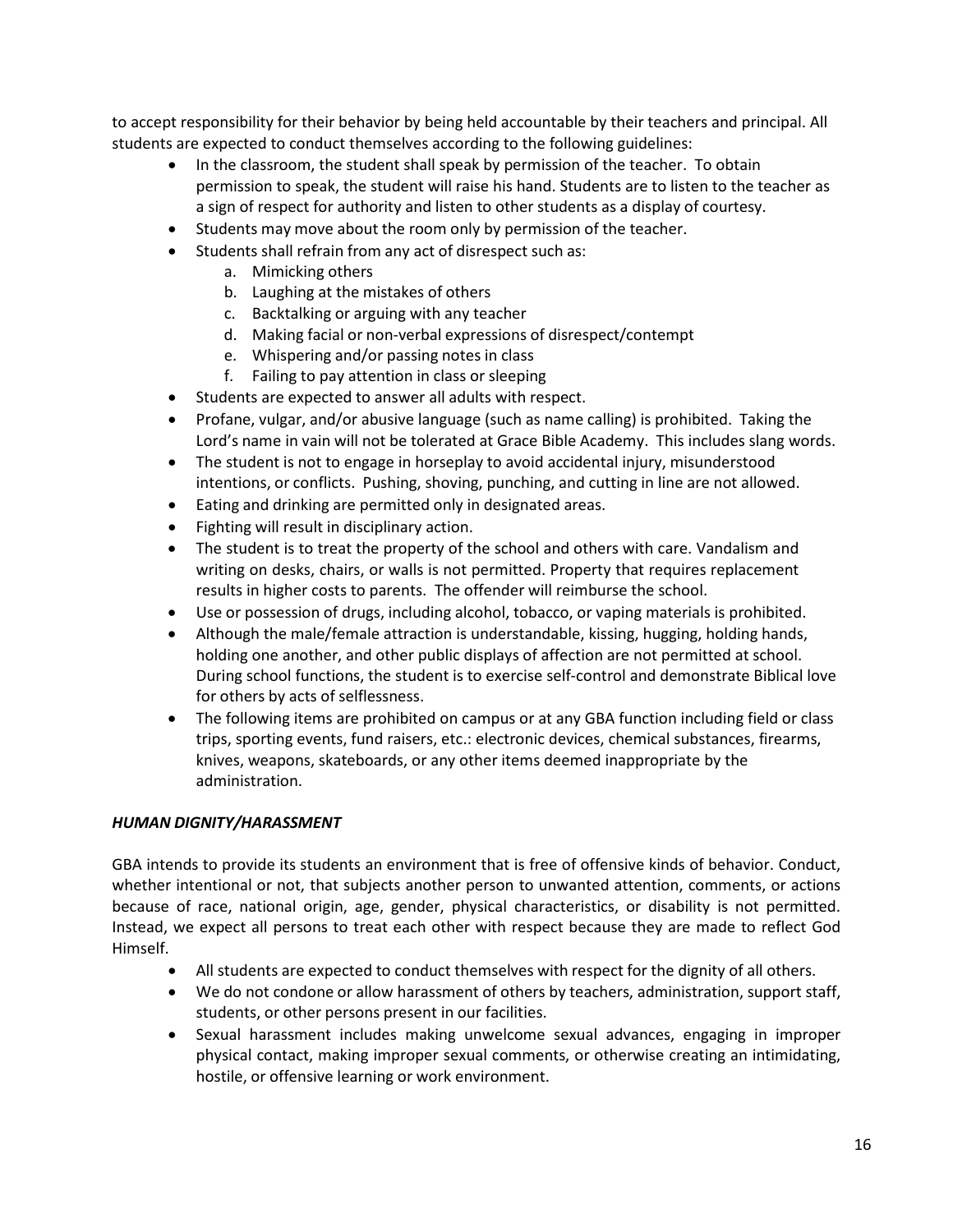- Any form of ridicule of others based on but not limited to race, gender, physical characteristics, ability, family background, or similar feature is harassment; persons engaging in this misbehavior will be disciplined.
- Any person who believes he or she has been the subject of harassment should report it immediately to an appropriate superior. Students may report to a teacher or principal.
- Reports of harassment and subsequent investigations will be handled discreetly to avoid embarrassment of the person making the report or of a person who may be unjustly accused.
- Any person who is determined to have violated this policy will be subject to corrective action and discipline, including the possibility of expulsion.

# *JURISDICTION*

GBA has jurisdiction for discipline purposes over its students from the time of arrival from home until departure at the close of the school day. Misconduct during this time becomes a matter of school discipline. Policies and regulations of the school governing the discipline of students apply to all school sponsored activities on and off the school campus. Grace Bible Academy maintains the right to search all students' personal belongings whether on them or in their lockers.

# *STEPS IN DISCIPLINE*

The following steps are in general order of seriousness and are typically followed in this order, depending on the offense:

- 1. Counseling, praying with, and warning students regarding their actions and attitudes.
- 2. Means of correction shall be in keeping with the offense. Detention after school is permitted, but parents shall be given a day's notice.
- 3. Communication with parents by telephone or in writing after first offense
- 4. Student referred to the principal for corrective action and parent conference.
- 5. In School Suspension
- 6. Suspension
- 7. Expulsion

# *STEPS OF DISCIPLINE FOR GRADES K THRU 6*

The following steps are to be implemented so that there is consistency between classroom and administrative discipline. These steps are to be used after the teacher has implemented their classroom discipline. When a discipline form is sent home, the student is required to have the parent sign and return the form the following day.

- 1. Send home communication sheet listing the student's offense and steps the teacher/Principal have taken.
- 2. Send home communication sheet stating the time that the teacher/Principal will be calling in the evening.
- 3. Send home communication sheet stating the date and time of the parent/teacher/student conference.
- 4. Send home communication sheet stating the date and time of the parent/student/principal conference.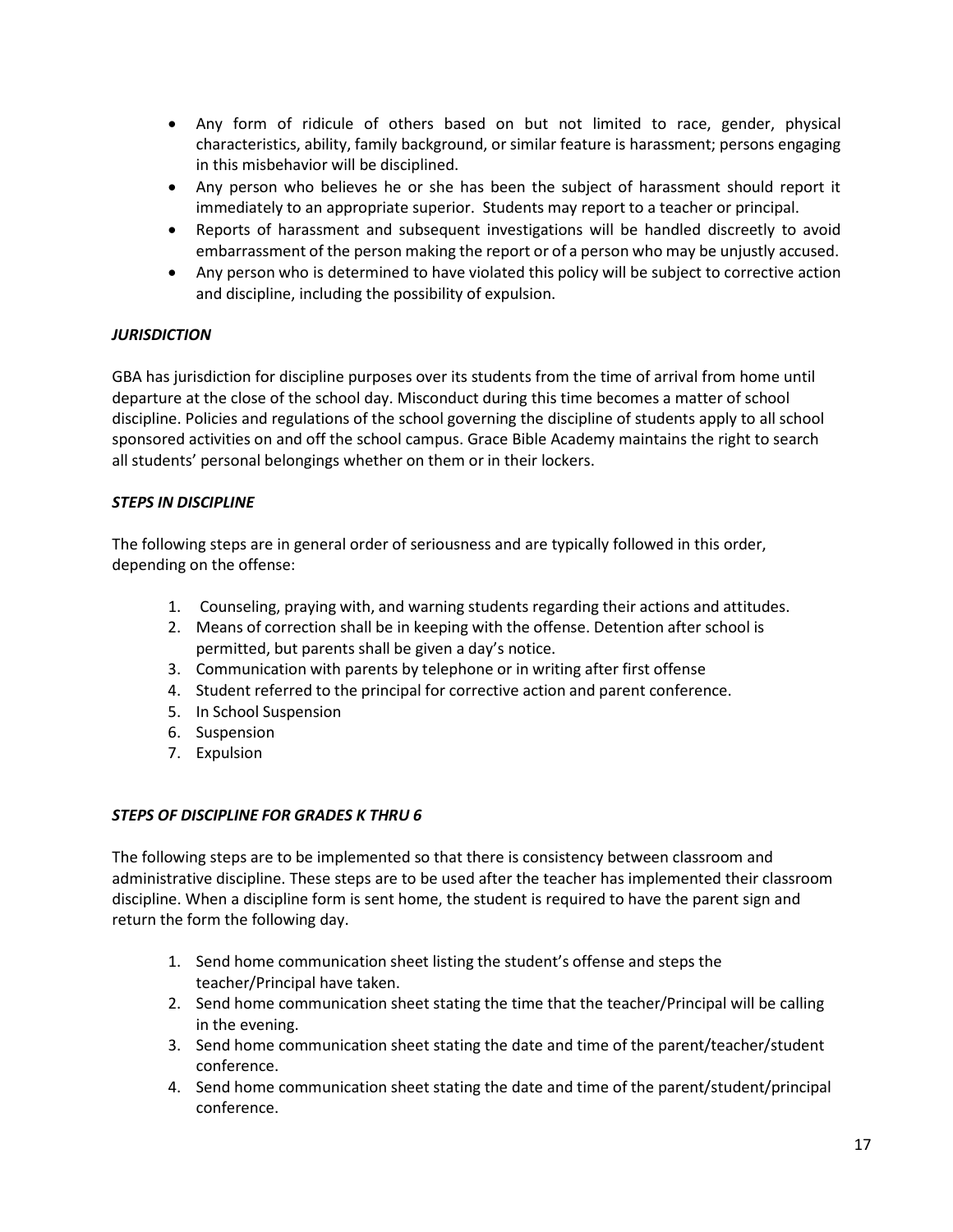# **High School Infractions**

The following steps are to be implemented so that there is consistency between classroom and administrative discipline. These steps are to be used after the teacher has implemented their classroom discipline. Please note that when discipline reports are sent home, the student is required to return the form the next day, signed by the parent.

# *LEVEL I OFFENSES FOR GRADES 7-12*

For these offenses, punishment may include a warning, clean- up duty, or lunch detention for the  $1<sup>st</sup>$ offense.

- Talking in class without permission
- Eating and drinking during class without permission
- Note passing during class
- Littering the building and campus (the use of the word "campus" throughout also refers to the location of any school-sponsored function)
- Violation of the dress code
- Going to or through off-limit areas without permission of the teacher
- Personal grooming during class (including make-up application and hair brushing)
- Being unprepared for class(without books, paper, pencil, homework)
- Doing unrelated work in class
- Causing a distraction in class
- Gum chewing without permission
- Horseplay
- Failing to return anything without a parent's signature the day after it is issued
- Failing to do homework assignments

### *LEVEL II OFFENSES FOR GRADES 7 -12*

Because the incidents listed below are more serious, the discipline will range from lunch detention to suspension for 1<sup>st</sup> offense.

- Inappropriate physical behavior between students\*
- Improper behavior toward other students
- Lying, first offense
- Cheating, first offense
- Unedifying speech/profanity
- Possession of prohibited items on campus (see #12 under Conduct Expectations) except for items listed under level IV and Level V offenses
- Disrespect to faculty/staff or the building
- Tampering with, destruction of, or harm to other's property (full payment for restitution will be required.)
- Inappropriate attitude
- Misconduct toward a substitute teacher
- Mocking or making fun of other students or a teacher
- Gossip/slander/bullying depending on subject matter
- Classroom behavior that is inappropriate or unruly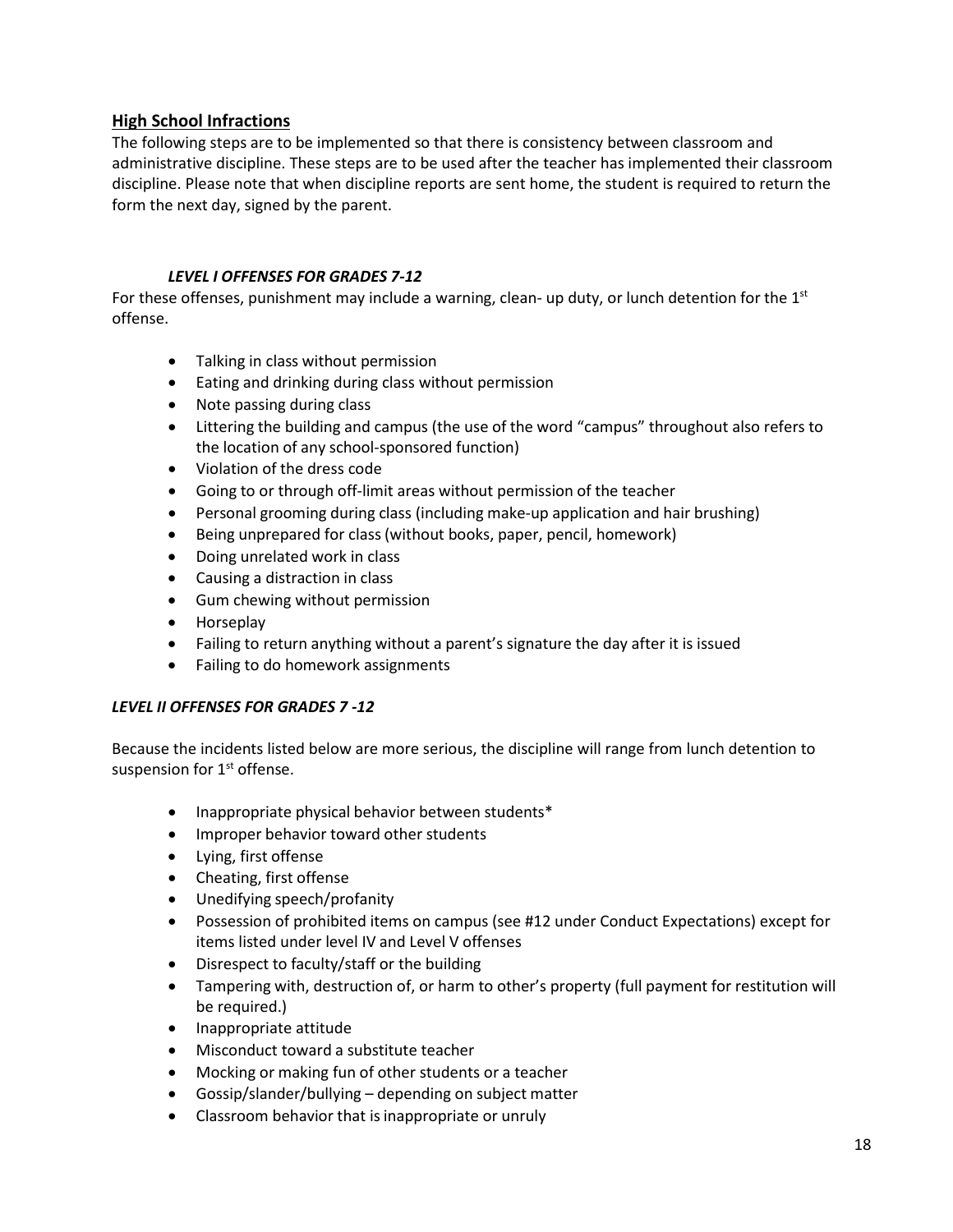- Out of designated area (e.g. behind building, parking lot, playground)
- Unauthorized absence from a class or detention
	- Negligent driving on school property (also the loss of driving privileges on school property)
	- Possession of over-the-counter medicine
	- Forgery
	- Impure speech or gestures
	- Plagiarism
	- Dress code infraction

\*Inappropriate behavior between students: There is a no touching rule at GBA. We want all students to be "above reproach." They may never be in a room alone together. Students must have prior approval and be in plain sight of a staff member when outside. When on buses, students of opposite gender should not be in thesame seat. The academy is not a place to pursue relationships. The school staff has far greater responsibilities than to be chaperones.

# *LEVEL III OFFENSES FOR GRADES 7-12*

Because the incidents listed below are more serious yet, the student will be suspended from  $1 - 3$  days.

- Direct disobedience (defiance toward a teacher or school official)
- Cheating, second offense
- Repeated bullying (verbal or physical)
- Negligent driving (speeding or lack of vehicle control) on campus
- Forgery, second offense
- Vandalism
- Leaving campus without permission
- Plagiarism
- Harassment (sexual, verbal, or physical) could go to Level V if brought before the Board ofDirectors and found guilty
- Slamming door in defiance toward teacher
- Lying (second offence)
- Stealing (first offense)
- Possession/Use of tobacco (vaping)

# *LEVEL IV OFFENSES FOR GRADES 7-12*

Offenses that may result in an immediate ten-day suspension and or expulsion include:

- Cheating, third offense
- Stealing, second offense if not a felony
- Fighting, if found to be the instigator
- Possession and/or use of tobacco on/off campus, (this includes vaping), second offense
- Tampering with technical equipment/computer
- Any threat verbal, physical, etc. to a teacher, student, parent, or school employee
- Sex Texting any type of inappropriate pictures of human body and/or inappropriatewritten messages

\*Excessive suspensions will result in expulsion. More than three suspensions would be determinedexcessive.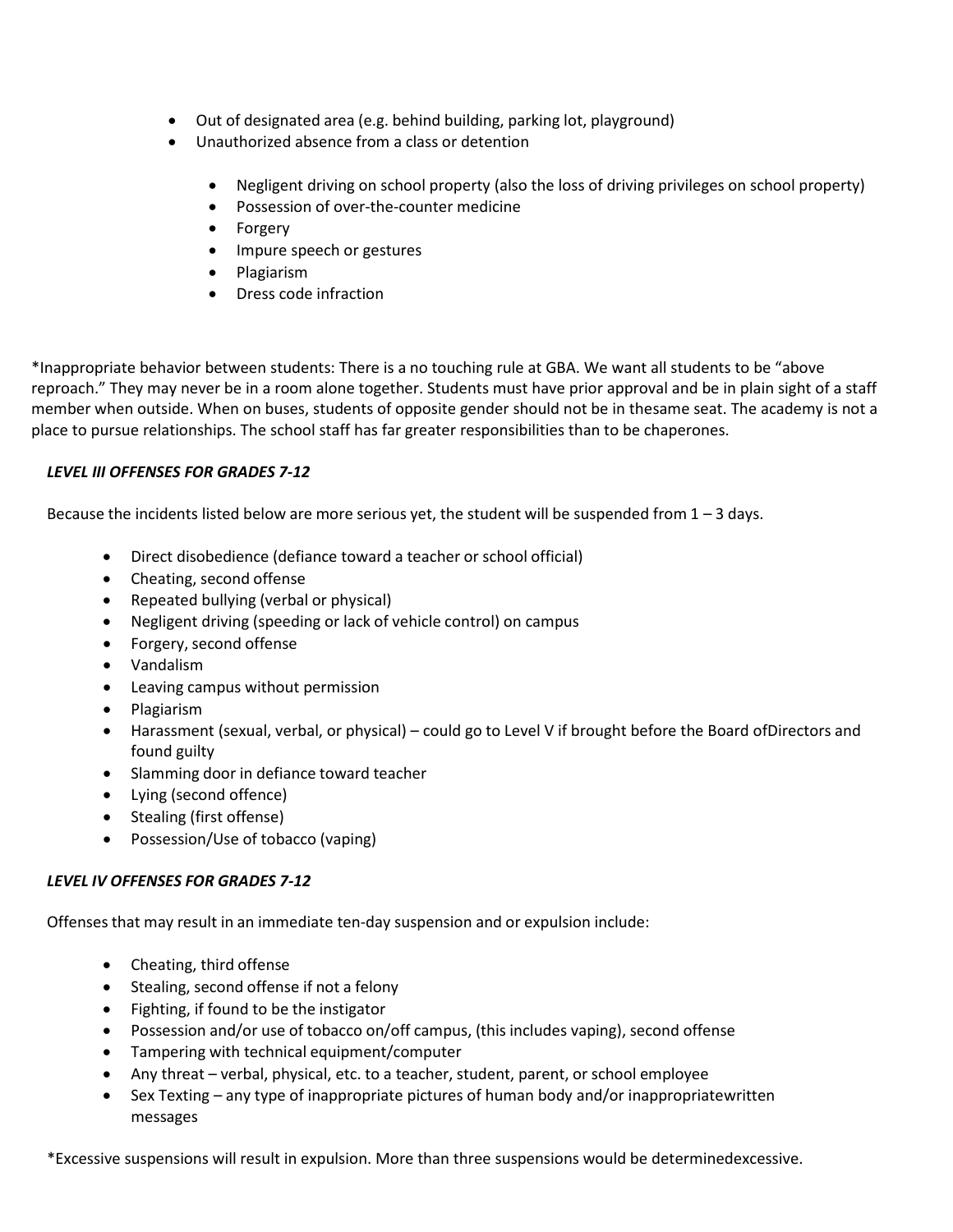# *LEVEL OFFENSES – EXPULSION FOR GRADES 7-12*

In rare circumstances, a student may be expelled by the principal for reasons of misconduct, attitude, or sustained failure to put forth academic effort. Other offenses that may result in immediate expulsion are as follows:

- Possession of a firearm or weapon on campus
- Possession of illegal substances on or off campus, including drugs and/or alcohol
- Possession and/or use of tobacco on campus, second offense
- Criminal misconduct on or off campus
- Assaulting a faculty or staff member
- Withholding pertinent information during the application process
- Immoral conduct such as fornication and/or homosexual practices, which are contrary to Biblical teaching, on or off campus
- Conviction of a felony act
- Possession or use of prescription medicine without being administered by school nurse or school personnel.

### *DETENTION- Lunch, After-School, & Walking*

**Lunch detention** will be given to students in grades seven through twelve for minor infractions. Parents can sign-up to be notified through Gradelink of all discipline given. Students will be placed with a teacher during their lunch recess. They will be able to eat lunch and then work on homework or sit quietly.

**After school detention** will be given to students in grades seven through twelve for repeated minor infractions and more serious infractions. Parents will be informed by a form sent home with the student. After school detentions will start at 3:15 P.M. and end at 4:15 P.M. There will be a \$12.00 charge for after school detentions. Depending on the offense, students will be asked to either clean or do homework.

**Walking detention** will be given to students in grades kindergarten through sixth grade for repeated offences. A walking detention will allow the student to walk the perimeter of the area where students are having recess; however, they will not be permitted to join in the activities. A note will be sent home by the teacher if your child receives a walking detention.

A consistently rebellious attitude toward the faculty, school rules and procedures, or a continuously negative attitude and bad influence on other students may result in dismissal from school. A student on probation due to misconduct is ineligible to play in or practice for any extracurricular activities. If the conduct is not corrected, the student will be asked to voluntarily withdraw or be expelled.

When all disciplinary actions taken by the teacher are ineffective, with documentation the student may be considered for probation. Probation gives the student time to improve to a satisfactory level.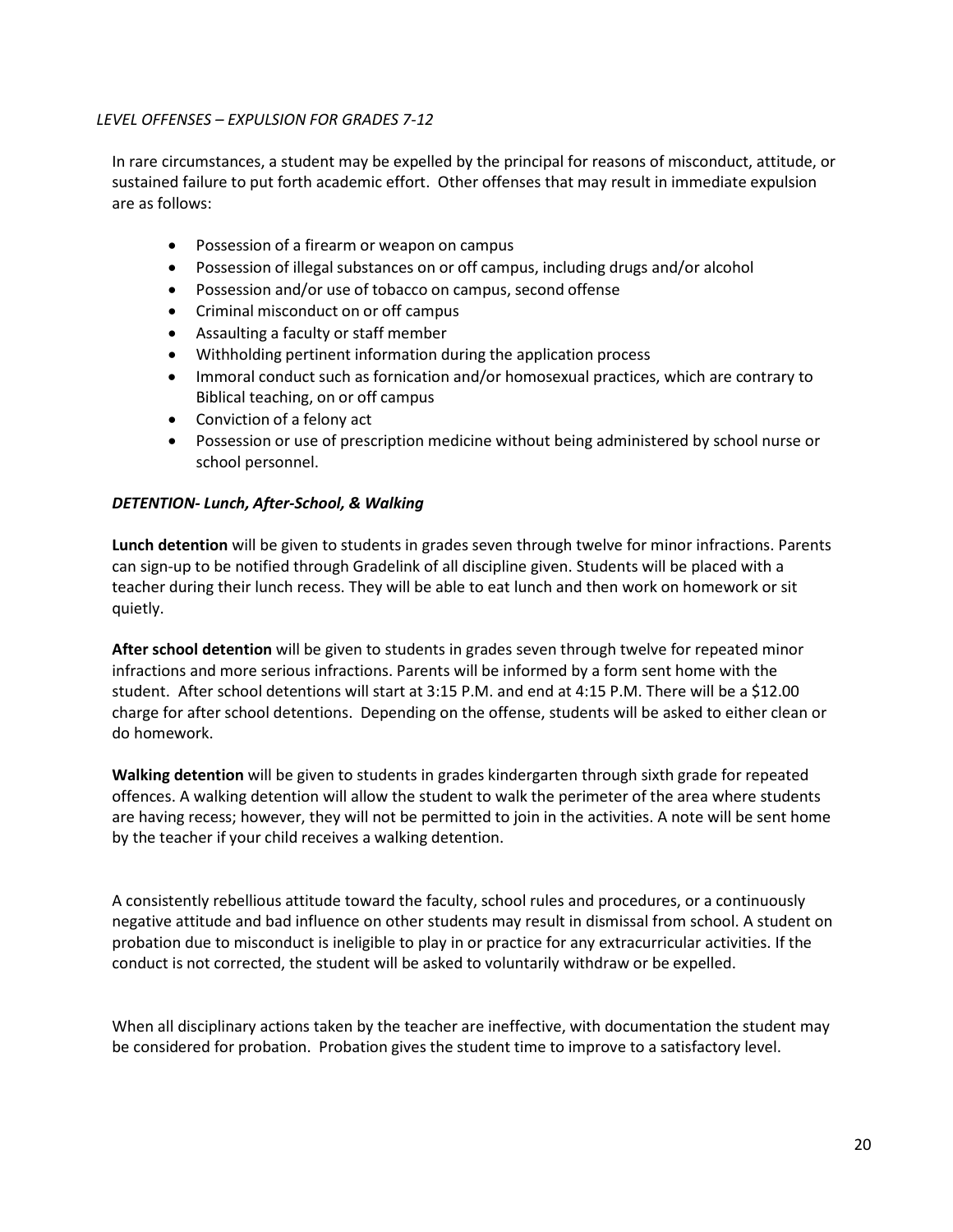## *RULES OF PROCEDURE*

# 1. Student Notification

A student whose conduct has necessitated severe disciplinary action must be told their breach of conduct. If a specific rule or regulation has been disobeyed, the rule or regulation should be stated prior to suspension or expulsion. If the student denies the allegations against him, he shall be given an opportunity to explain his version of the incident before the suspension or expulsion is effective. The principal shall verify the facts.

### 2. Decision to Suspend or Expel

The classroom teacher may recommend suspension, but only the administrator or principal, after determining thatsuspension is required, may order a student suspended for a period not more than 3 to 10 days.

The recommendation to expel a student shall be made by the administrator or principal. The decision to expel is the soleresponsibility of the administration.

## 3. Parent Notification

If the administration determines there is probable cause that a student should be expelled, the parents must be notified in writing of the exact nature of the offense charged.

## *VOLUNTARY WITHDRAWAL*

Parents may be asked by the principal to voluntarily withdraw a student if it is determined by the school that the student is demonstrating he is not eligible to continue attending for reasons of misconduct, attitude, or a sustained failure to put forth academic effort. Voluntary withdrawal versus expulsion is usually more favorable to the student. It generally makes enrollment in another school easier.

# **ATTENDANCE POLICY**

### *Tardiness to School:*

### *All tardy infractions or penalties are null and void when students ride a state funded bus.*

Grace Bible Academy begins at 8:00 A.M. A student will be considered tardy at 8:05 A.M. All students reporting to school after 8:05 A.M. should go to the office and get a tardy slip before going to their first period class. **PARENTS MUST SIGN THEIR CHILD IN IF THEY ARE TARDY.** On the front doors will be a poster board. If the poster board is green, you can just drop your child off. If the poster board is red, you have exceeded the grace period and you will need to come in and sign your child into school.

Being on time is an important attribute of a good worker. It is never too early to begin teaching students the importance of being on time. Habitual tardiness is unacceptable. All unexcused tardiness will be counted toward an illegal absence. The minutes tardy will be cumulative until they add up to 3 ½ hours. At that time, you will be given one illegal absence day.

Examples of legal tardiness: doctor or dentist appointment Examples of illegal tardiness: car breaking down, sleeping-in, poor time management, extra study time.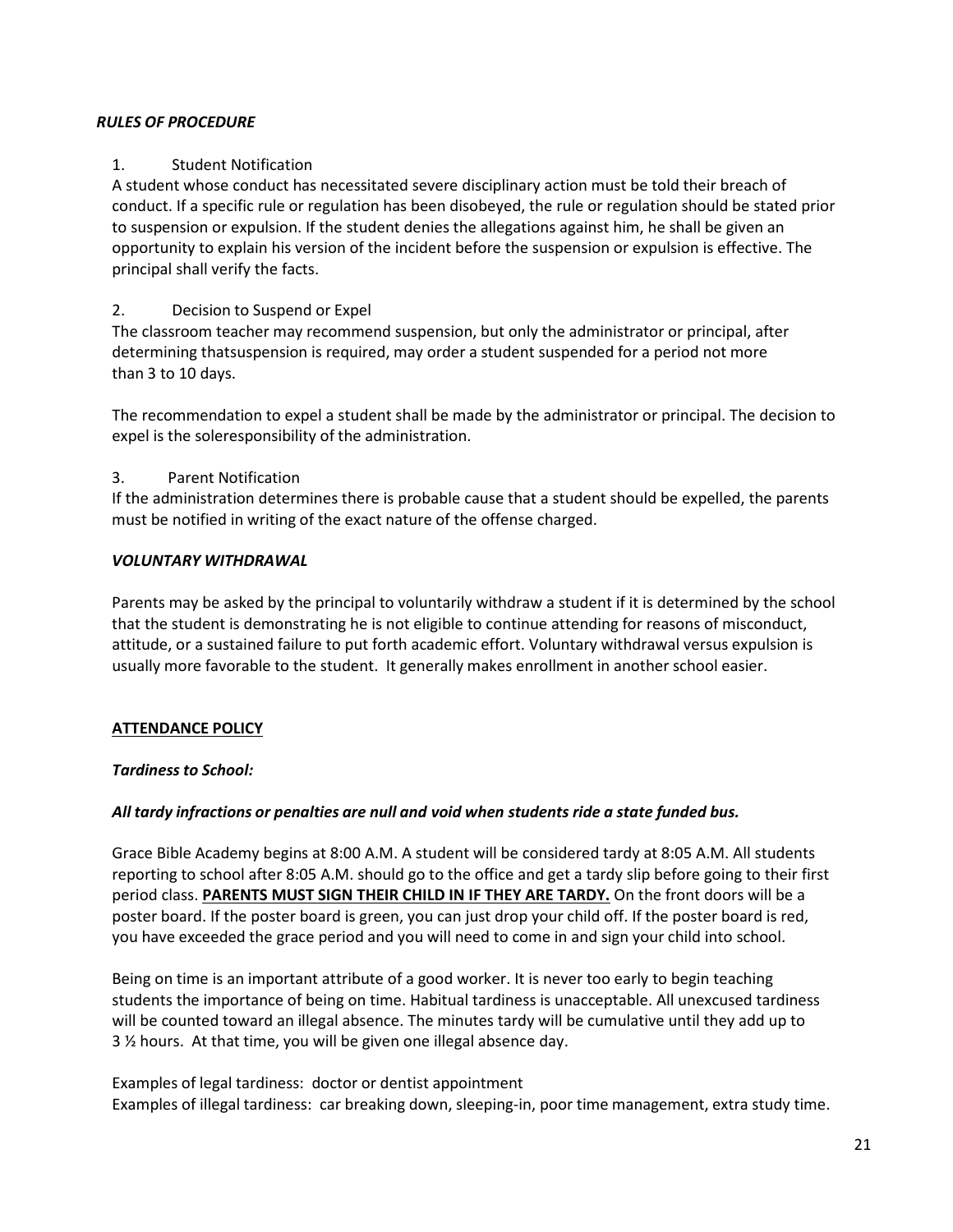#### *Attendance:*

**Parents are expected to telephone the school office by 9:00 a.m. on any day their student is absent unless the absence has been previously approved.** When a student has been absent three (3) consecutive school days and the school has not been notified, the absences are considered illegal. If a student is absent more than ten (10) consecutive days without communication, the student is considered withdrawn. All absences must be accompanied by an excuse upon returning to school.

There are four kinds of absences relating to the school.

- 1. **Excused absences** are those resulting from a death in immediate family, personal illness, illness in the family, doctor or dentist appointments, quarantine, weather and/or road conditions making travel unsafe or dangerous, limited education travel, or any other unusual circumstances that may be accepted by the school. The reason for the absence must be stated in writing and signed by the parent or guardian. A doctor's note is recommended for students missing more than three (3) consecutive days. All students must obtain an admittance slip from the office. Make-up work with credit will be given. **For each day of excused absence, one day of make-up time is given.**
- 2. **Unexcused absences** result from circumstances other than those defined as excused absences**. Per new state laws, a student will be considered truant after the first three days of unexcused absences.** Whereupon the school will send a written notice of the child's unexcused absences. Once a parent or guardian is served with such notice, she or he has three (3) days to ensure his or her child's compliance with compulsory school law- i.e., attendance in school. If, after three days of receiving notice, the child fails to attend school, the school must proceed with enforcement of the compulsory school law. In this circumstance, the school files a truancy petition with the local magisterial district justice. A truancy hearing is then scheduled.

**TIP: If you receive such a "truancy notice," you should contact the school as soon as you receive this notice to discuss your child's attendance.**

**NOTE: If an excuse is not sent in within three (3) days from the child's return to school, the days absent will be considered illegal.**

| Parents/ Guardians                              | Children Under 13                        | Children 13 or older                           |
|-------------------------------------------------|------------------------------------------|------------------------------------------------|
| <b>Summary Conviction-</b>                      | <b>Failure to Comply with Compulsory</b> | <b>Summary Conviction-</b>                     |
| -\$300 fine per offense;                        | <b>Attendance Law AND "Habitually</b>    | \$300.00 fine per offense;                     |
| -Parenting education program;                   | Truant"-                                 | -Adjudication alternative program;             |
| -6 months' community service                    | Referred by school to the local          | -Suspension of driver's license.               |
|                                                 | Children and Youth Services (CYS)        |                                                |
| <b>Failure to Comply with Above Punishment-</b> | agency for possible disposition as a     | Failure to comply with above Punishment-       |
| RISK: 5 days' incarceration in the county jail  | dependent child Under (6302) of the      | Risk: The managerial district justice may      |
|                                                 | Juvenile Act.                            | allege the child to be a dependent child       |
|                                                 |                                          | under (6302) of the Juvenile Act.              |
|                                                 | "Habitually truant" means an absence     |                                                |
|                                                 | for more than three (3) school days      | <b>Failure to Comply with Compulsory</b>       |
|                                                 | AFTER the school provides the first      | <b>Attendance Law AND "Habitually Truant"-</b> |
|                                                 | notice of truancy.                       | Risk: Referred by school district to the       |
|                                                 |                                          | local Children and Youth Services (CYS)        |
|                                                 |                                          | agency for possible disposition as a           |
|                                                 |                                          | dependent child under (6302) of the            |
|                                                 |                                          | Juvenile Act.                                  |

If a judge finds that my child is truant, what can happen?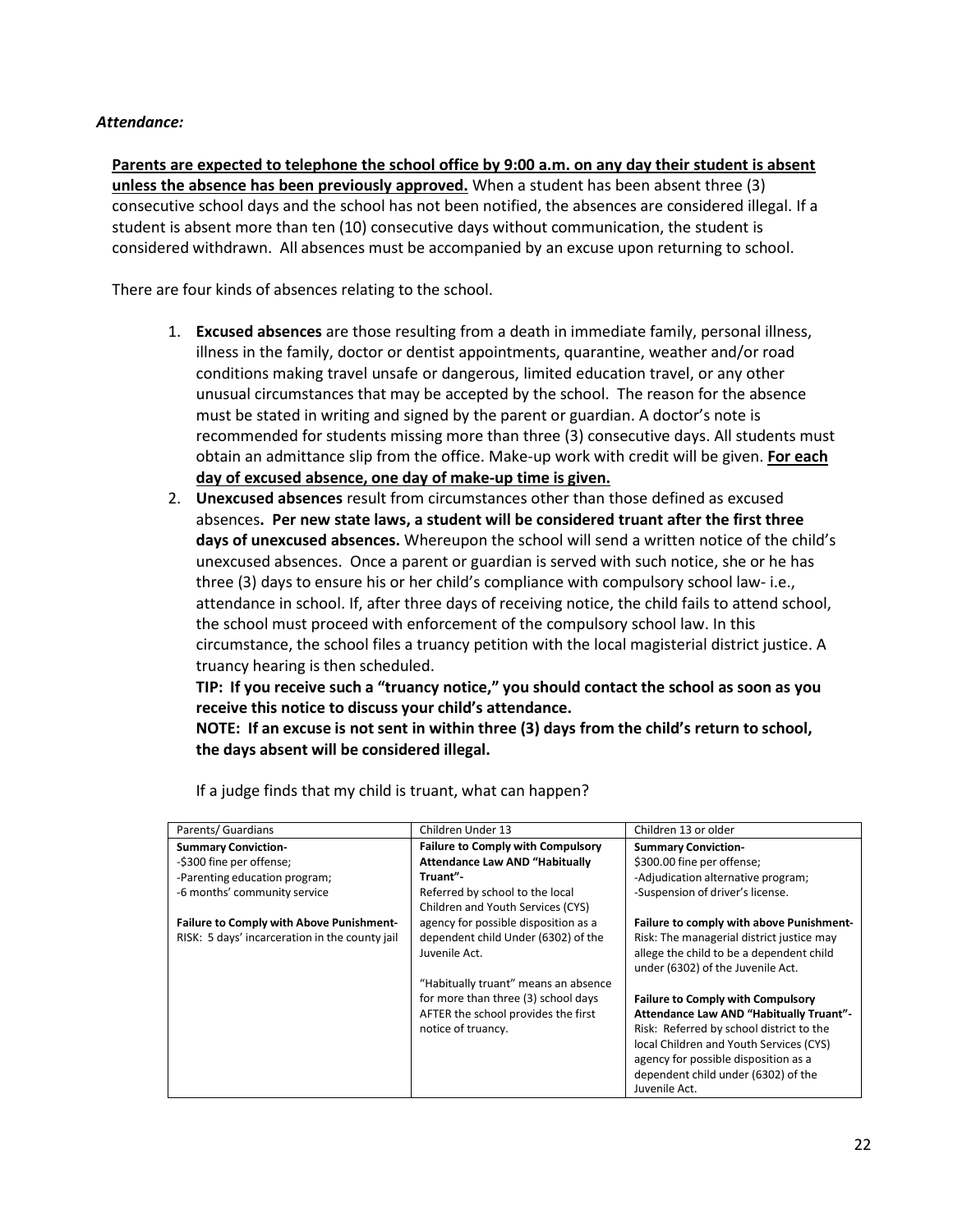**Checking students out of class or school for convenience is not accepted as an excused absence.**

- 3. **Planned absences:** There are several steps involved in successful planed absences.
	- a. The parent must send a note requesting approval of the absence to the principal **two weeks** prior to the planned absence.
	- b. All missed work should be turned in **before** the absence unless agreed upon by individual teachers.
	- c. If teachers allow the work to be made up after the absence, all work is due the day the student returns to school.
	- **d. It is the responsibility of the parent and student to initiate this process.**
	- e. Any out-of-town planned absence may be arranged following the procedure above.
	- **f. Even though absences are planned, students will lose the privilege for exemption from final examinations when the total number of absences exceeds three.**

g. Multiple planned absences will be monitored by the administrator For students who arrive at school after 11:00 a.m. or leave school before noon, the attendance will be marked HD (half day). Please note the HD will not be considered a perfect attendance.

4. **Excessive "legal" absences:** The state requires the school to watch for what is called excessive "legal" absences. Excessive "legal" absences are where students are absent excessively; however, parents have sent in legitimate excuses. For example, a pattern of missing Fridays or Mondays. Parents may be required to send in doctor's excuses for every absence.

### *Permits to Leave School*

Permits to leave school must be obtained through the secretary or the principal. If a student leaves school without permission, it will be counted as truancy and will normally result in a student's suspension.

# **STUDENT LIFE**

### *SERVICES*

-**School Hours**: 8:00 A.M. to 3:00 P.M. (Unless otherwise noted on school calendar.)

- **Office Hours**: 8:00 A.M. to 4:00 P.M.

All business with the office (including telephone calls) should be taken care of from 8:00 A.M. – 2:30 P.M. or 3:15 P.M.-3:45 P.M.

*-*Teachers will be here from 8:00 A.M. to 3:00 P.M. If you need to talk to them, please call the school office and leave a message. The teacher will return your call as soon as possible. Please call the office to set up an appointment with a teacher or the principal. Do not call teachers at their home unless you have been given permission to do so.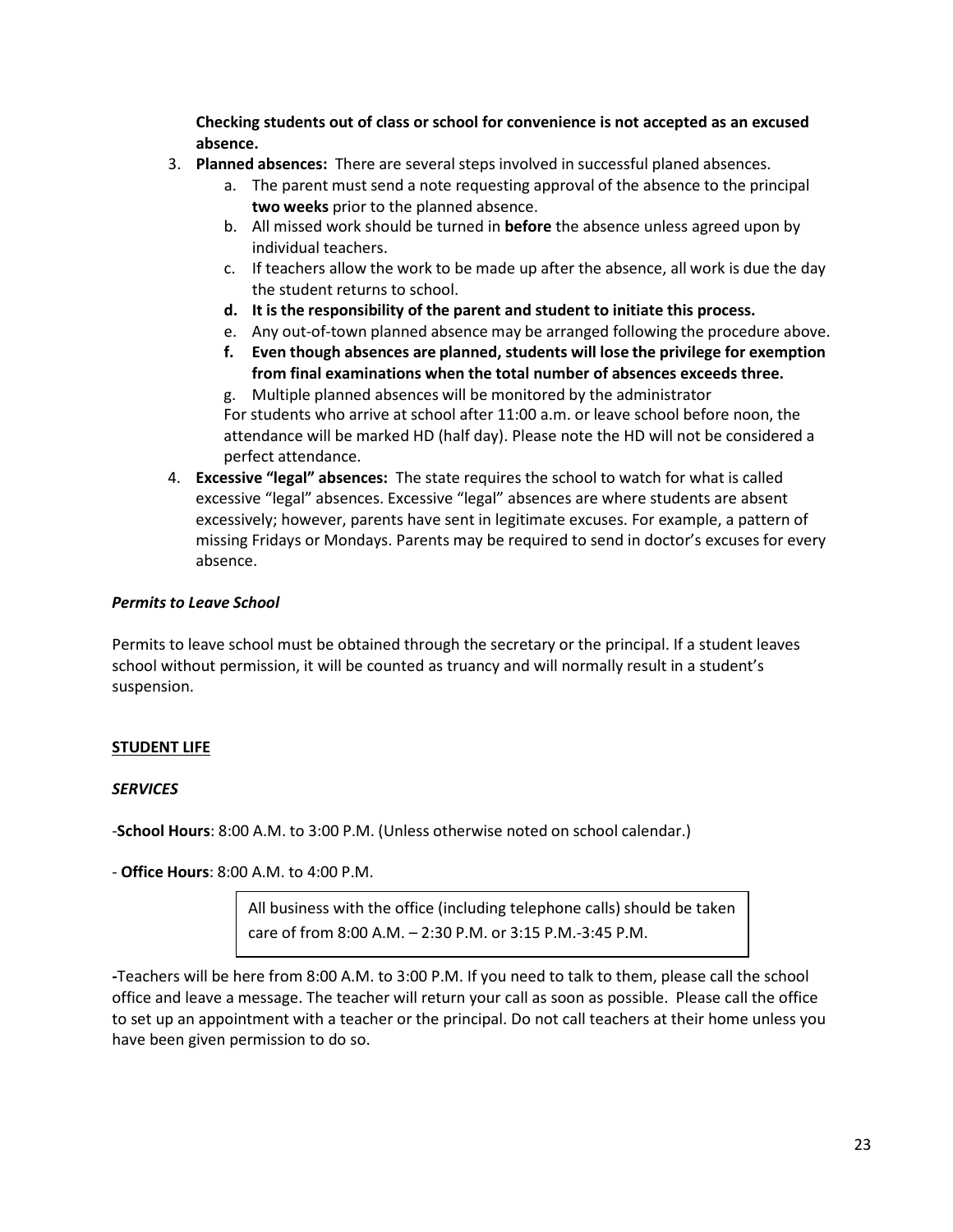**AFTER SCHOOL CARE:** Parents can sign-up for after school care for their children. After school care is \$9.00 an hour. After school care will begin directly after school at 3:00 P.M. and will close at 5:30 P.M. **Students not picked up by the end of car line at 3:15 p.m. will be taken to the After-School Care program and assessed the hourly rate.** Students will be charged for the whole hour after the first fifteen minutes. Anyone child here after 5:30 will accrue a \$1.00 per ever minute overage bill. After three late pickups the student will be dismissed from the program.

A light snack will be provided. (Parents that have children with special dietary needs will need to pack their child's snack.) Students will be required to do homework first and then have appropriate playtime.

Parents will sign their child out each night in the after-school sign-out log. Bills should be paid weekly.

-**Telephone Use**: The church/school phone is business only. Only emergency calls will be made from the office phone.

# *Transportation Policy & Plan:*

- 1. Busing
	- a. If your child rides a bus, the academy administration encourages that your child rides every day. If you do have special arrangements, it is your job to contact the bus company and the academy.
	- b. A note should be sent to the office stating the special arrangements, the date of the arrangement, and your signature. The note must be sent in by 8:15 a.m. on the day of the special arrangements. (Pre-printed note pads are available at the school office.)
	- c. All academy rules apply to bus rides. Misbehavior on the bus puts other students in jeopardy, and is a blemish to our testimony; therefore, we will fully punish.
	- d. Students cannot "swap" buses. (i.e., Your child wants to spend the night at a friend's house, so they try to ride another bus.)
- 2. Car-Pooling
	- a. If your child rides with a parent or guardian to and from school, they will need to do this each day. Students cannot be placed on buses without permission from the district transportation director.
	- **b.** When a child is dropped off, they should be dropped off at the front of the building. Please do not park your car directly in front of the building. **If you need to come into the school for business, park in a parking space.**
	- c. At pick-up time, all parents will find a space in the pick-up line and wait their turn. You should pull to the farthest part of the canopy when picking up children. Please do not park alongside the building.
	- d. If your child is to ride home with a person other than the primary driver, please inform the school office. All permission should be given on paper.
- 3. Student Drivers
	- a. If your child is old enough to drive, they must fill out a permission slip located at the school office. They will then receive a permit to park and a parking space.
	- b. All cars should be locked while on the academy premises. The academy is not responsible for any damaged or stolen property, including the car itself.
	- c. No student will be allowed in their cars during the day without special permission from the administration.
	- d. Cell phones may be kept in cars while on school property.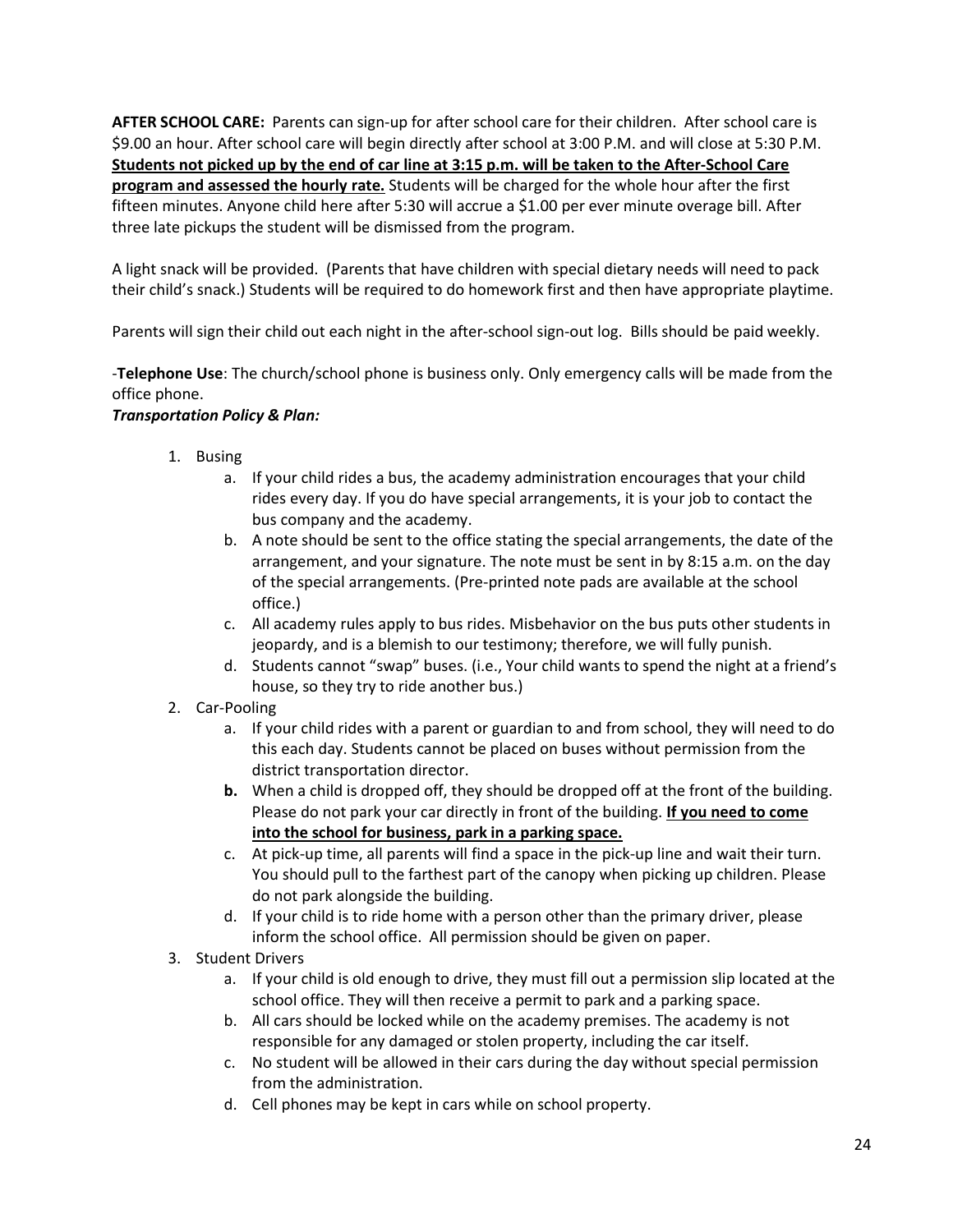- e. No student will be permitted to transport another student without written and verbal permission from both parents.
- 4. General
	- a. All students will need to follow the mode of transportation.
	- b. If a note is not given, the school reserves the right to follow the primary mode oftransportation.
	- c. Only in an emergency, should a parent call the school office to make a change in transportation.

### *Lunch*

Students may bring sack lunches every day or they may take advantage of our hot lunch program. Students who choose to bring a sack lunch have the convenience of a microwave. All microwaveable foods should be kept under a minute. Please **do not** send in cans or meals that take multiple minutes to heat.

### *Hot Lunch Program*

- I. Menus
	- a. Menus will be available online each month.
	- b. When completing your menu please make sure that you check the appropriate box. (There are three boxes---small, regular, or alternative.) There is a price difference.
- II. Payment
	- a. Payment for lunches should be made in full at the beginning of the month or on a weekly basis.
	- b. Any student with an outstanding bill may lose the privilege of ordering lunches until the bill is paid in full.
	- c. You can put money on your child's lunch account at any time.
- III. Absences
	- a. If your child is absent, the account will be credited.
	- b. Please do not make credits on your own.
	- c. A child that is absent on special days, i.e., Pizza Days, will not be credited for absenteeism. A parent may call the school and have the pizza sent home with a sibling or pick up the lunch at the school.
	- d. If your child is tardy, but will arrive at school before lunch, please contact the office to make sure they are still added to the lunch list for that day.

### *LOCKERS*

\*Students are to maintain clean and neat lockers. Food and drinks are not to be stored in lockers except for lunches. These should be removed daily because of insects.

\*All pictures should be in good taste and not suggestive or inappropriate.

\*Students should not enter another student's locker without permission from the other student or permission from a teacher.

\*Students should never borrow books from anotherstudent's locker without permission from that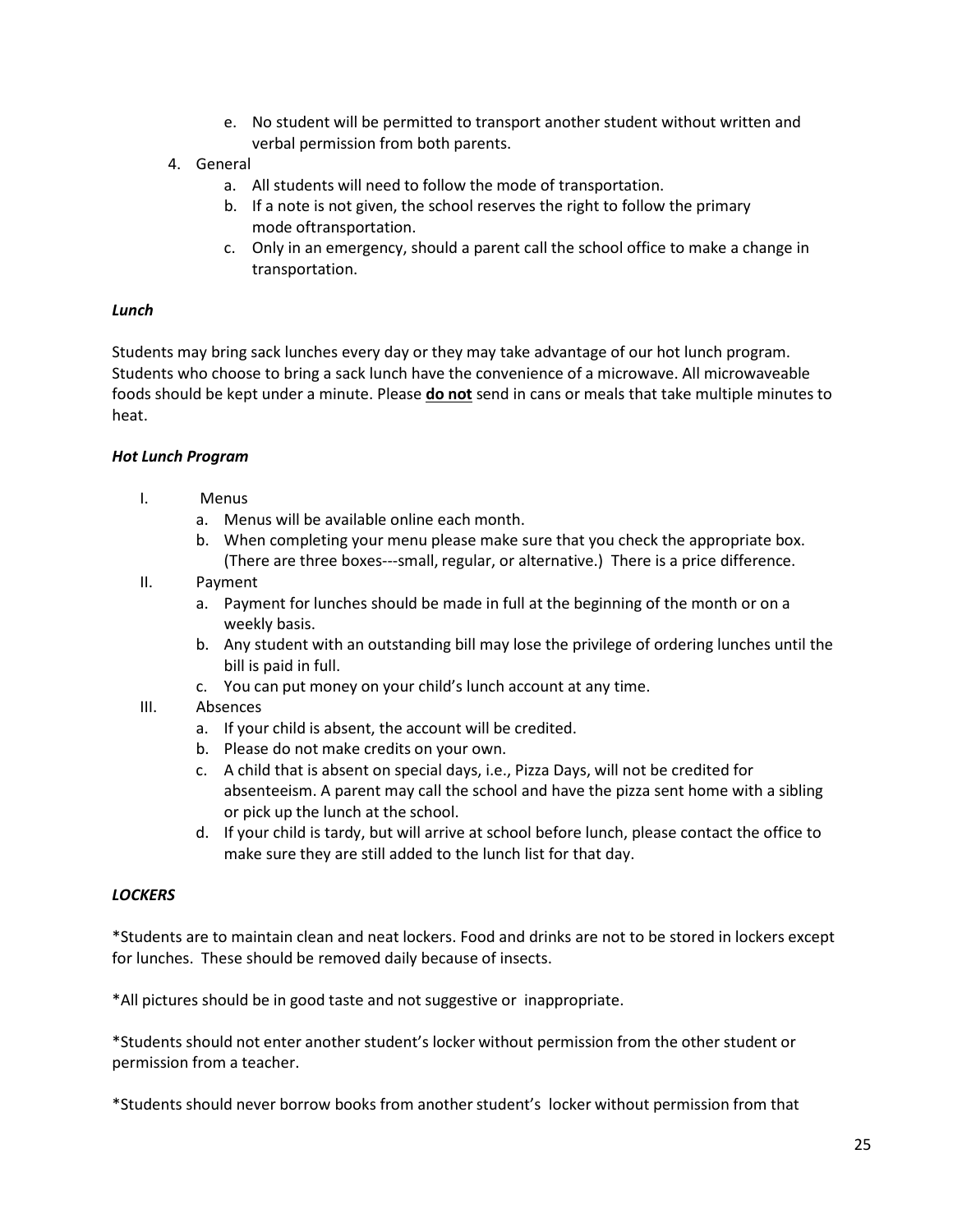student.

\*All trash and clothing should be removed regularly.

\*Students are issued only one locker and are not to use empty lockers for additional storage of books or clothing.

## *CELL PHONE AND ELECTRONIC DEVICE POLICY*

Cell phones or other electronic devices (including smart watches) are not allowed to be used in the building at any time. If cell phones are brought to school, they must be turned into the homeroom teacher immediately and pickedup at the end of the day. If a student is caught with a cell phone during the day the following actions will take place. **NO** other electronic devices are permitted on campus.

For the **First Offense** – The cell phone or electronic device will be taken away and returned to the student at the end of the day.

For the **Second Offense** – The cell phone or electronic device will be taken away and returned to a parent at the end of the week.

For the **Third Offense** – The cell phone or electronic device will be taken away and returned to the parent at the end of the year.

## *Computer Technology Policy*

If at any time, it comes to the administrations attention that a student is involved in defamation to the school, staff, other students, or more importantly to Jesus Christ, they may be immediately expelled. This includes but is not limited to taking the Lord's name in vain, gossip or slander, negative attitudes toward school policies, inappropriate content, threats, etc.

### *Lost and Found*

Lost articles, including books, clothing, money, valuables, etc., are to be claimed before or after school only. All secondary  $(7<sup>th</sup>-12<sup>th</sup>$  grades) students always need to keep their books in their lockers.

### *Book Bags*

All students are encouraged to bring book bags to and from school. The high school ( $7<sup>th</sup>$ -12<sup>th</sup>) need to put their book bags in their locker each day. Book bags are not permitted in the bathrooms.

### *Inclement Weather Procedure*

If the school is closed GBA will notify the parents through WTAE channel 4 news and KDKA channel 2 news.

When checking for changes in school times do not confuse Grace Bible Academy & Pre-School with Grace Christian School.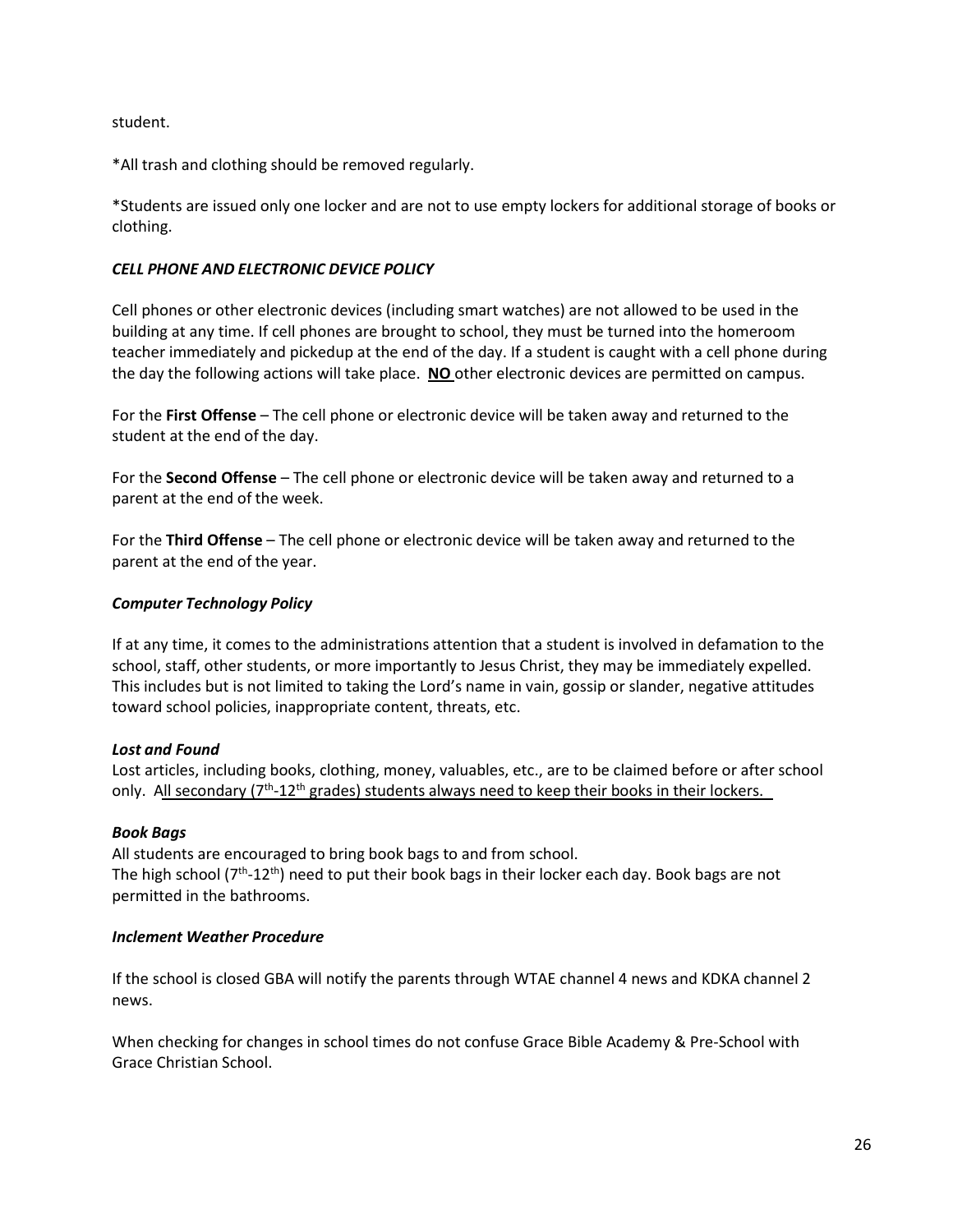A parent can also sign up for our inclement weather phone alerts at the time of enrollment.

If your school district is delayed or cancelled and we are not, you may choose to follow your district. It will be counted as a legal absence.

# *ONE CALL NOW*

The school uses a system to inform parents of general announcements. These announcements are random, and we use the system sparingly. You can also sign up for the inclement weather notification through this system.

## **Emergency Drills**

GBA will conduct drills and training for emergencies.

- 1. Fire Drills- A signal will alert students to move quickly and quietly from the building to a designated place of safety.
	- a. Determine which exit to use and an alternate if the first exit is blocked.
	- b. DO NOT TALK during a fire drill.
	- c. Walk rapidly to the parking lot or designated area. DO NOT RUN.
	- d. Turn off the lights and close the door as the last person leaves.
	- e. Turn off the lights and close the door as the last person leaves.
	- f. Check class tolls in the parking lot.
- 2. Tornado Drills- A specified sound will signal this drill.
	- a. Find study shelter away from an outside walls and windows.
	- b. Classes outside at recess or P.E. should quickly re-enter the building if time permits.
	- c. Go quietly to the assigned area of protection.
	- d. Face a solid wall and kneel down with hands over your head.
	- e. Return to normal activity when "All Clear" is given.
- 3. Lock Down- All doors of the school will be locked, and no one may enter or exit the school building.
- 4. Terrorist Threats- Students will be kept in their classroom until danger has passed. Parents will be notified, if necessary, to pick up their children.

### *Care of School Property*

The student is to treat all school property as valuable personal property. Parents or guardians shall be responsible for damage done to the school building, furniture, grounds, lockers, textbooks, or any other property by their students. The assessment of any such damage willbe made by the principal and payment for damages made within two weeks of the assessment, or the student will not be permitted to attend class.

# *Field Trips*

A field trip is defined as an off-campus activity or event that is an outgrowth of a course of study. All school rules are in effect on field trips. Parents and students are required to be in dress code. Prior